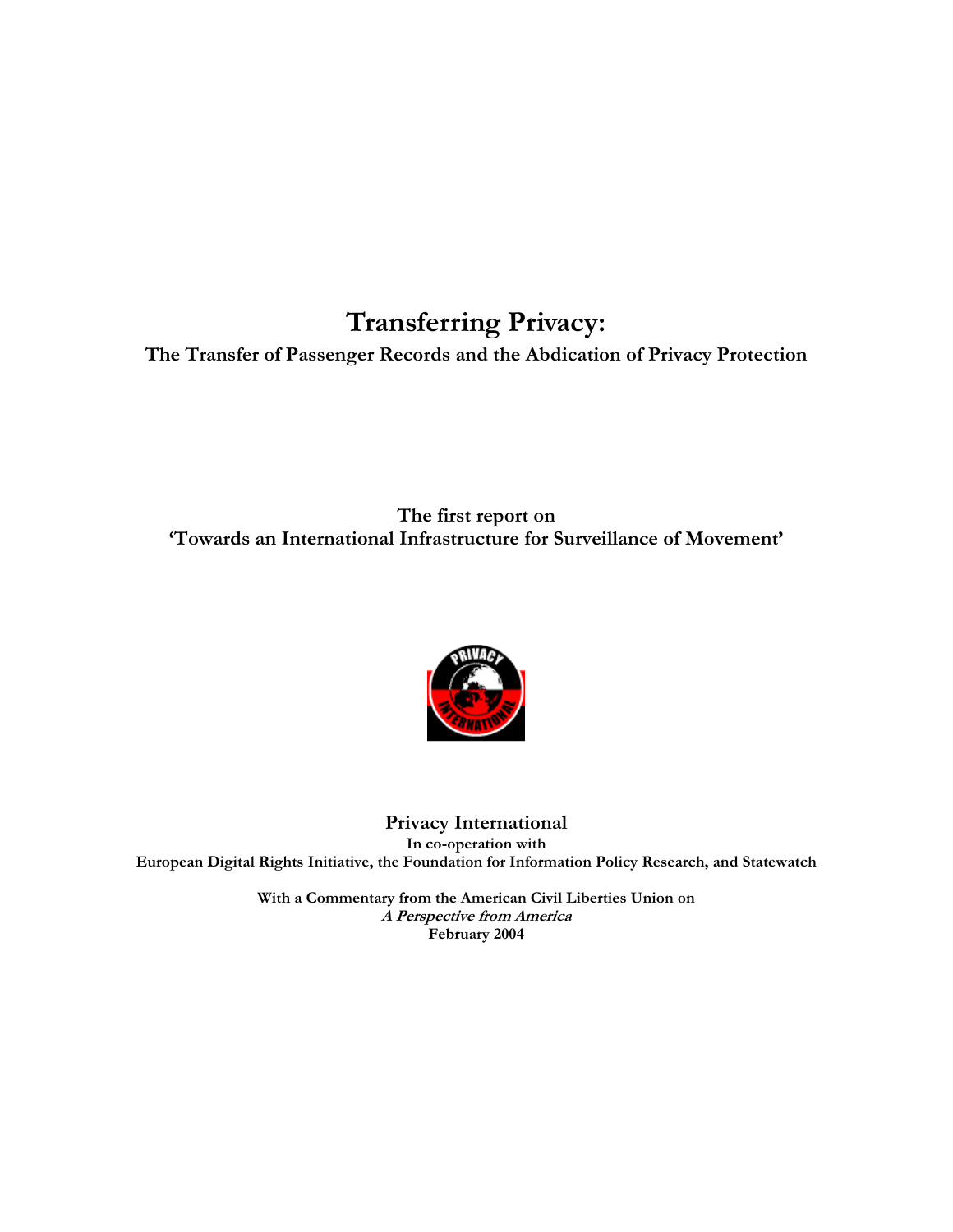## **Transferring Privacy:**

#### **The Transfer of Passenger Records and the Abdication of Privacy Protection**

#### **February 2004**

## **Summary**

Among the many laws passed in the U.S. in the months after the terrorist attacks of September 11 2001, some have significant effects on other countries. This report outlines the case of passenger data records transfers; from the databases of EU carriers into the databases of the U.S. Department of Homeland Security.

These transfers create problems for the privacy protection of all affected people who are not *U.S. persons*. U.S. privacy law protects U.S. persons; EU privacy law protects personal data in the EU. Once this information is transferred to the U.S., U.S. law applies. The common practice of the European Commission is to establish an agreement on this transfer that includes, among other rights, clear constraints on the use, retention, and further transfer of this data.

The EU negotiated with the U.S. over these data records transfers for most of 2003, and in December 2003 the European Commission announced what it felt was an adequate agreement. In effect, the established agreement fails to meet the interests of privacy protection. The European Commission failed.

The agreement does meet the interests of others, however.

- a. The U.S. Department of Homeland Security (DHS) gets access to EU airline database records even though the DHS does not require similar access to U.S. carriers' computer systems and records.
- b. The U.S. now has data to test and implement its controversial Computer Assisted Passenger Pre-Screening System, using European passenger data instead of American passenger data. The European Commission believes that the Department of Homeland Security will remove this data once testing is complete. This is an unacceptable risk taken by the Commission.
- c. The European Commission is now speaking of creating a centralised database of all passenger records so that the records can then be transferred to the U.S.; creating further privacy and security concerns.
- d. The European Commission wishes to see the development of EU-based laws that will grant database access to EU member states for law enforcement purposes. The EU also wishes for access to U.S. passenger data, but has not yet negotiated this with the Americans.
- e. After establishing European surveillance laws, the European Commission is also seeking to create a global regime on passenger records surveillance through the UN agency, the International Civil Aviation Organization; thus permitting all countries to gain access to this data.

The case has never been made, however, that this information is necessary or proportionate. We call on the European institutions, including the Parliament, the Commission and the Article 29 Working Party to not only question the adequacy of the legal regime surrounding data records transfers but also the reality of its implementation: a global surveillance system of all travel, not for the purpose of combating terrorism, but generally for law enforcement purposes. We do not consider this to be proportionate, foreseeable, or necessary in a democratic society.

The Commission is thus transformed from a protector of privacy rights into an opportunistic institution seeking to reduce privacy in its own interests. The 'negotiations' with the U.S. failed to uphold European privacy law because the rescinding of EU privacy protection is in the interest of the European Commission. The results of the negotiations are summarised below.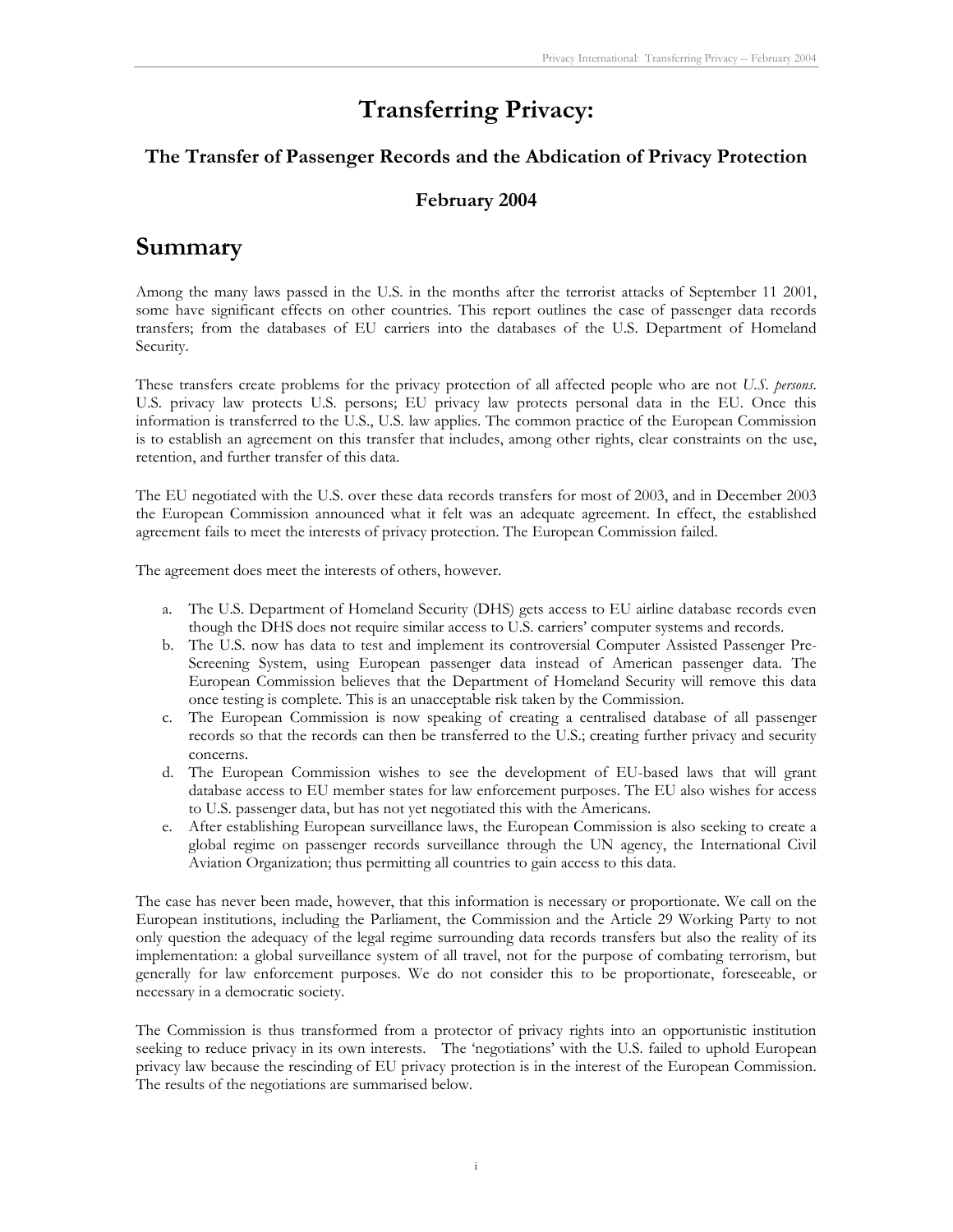| <b>Issue</b>                                   | U.S. Law<br>Requirement                                                                                                                              | Original U.S.<br>Demands                                                                                                                 | <b>EU Privacy Requirements</b>                                                                                                                                                                                                                                  | December 2003 Settlement                                                                                                                                                                                                          |
|------------------------------------------------|------------------------------------------------------------------------------------------------------------------------------------------------------|------------------------------------------------------------------------------------------------------------------------------------------|-----------------------------------------------------------------------------------------------------------------------------------------------------------------------------------------------------------------------------------------------------------------|-----------------------------------------------------------------------------------------------------------------------------------------------------------------------------------------------------------------------------------|
| Purpose of<br>transfer and<br>processing?      | ensuring aviation<br>safety and protecting<br>national security'                                                                                     | serious criminal<br>offences'                                                                                                            | Specific and proportionate;<br>terrorism and serious related<br>crime.                                                                                                                                                                                          | 'Terrorism and related crimes'<br>and to 'other serious crimes,<br>including organized crime, of<br>a trans-national nature'                                                                                                      |
| Sharing of<br>Data?                            | Beginning from the<br>Customs Service,<br>'may be shared with<br>other Federal<br>agencies for the<br>purpose of<br>protecting national<br>security' | Shared with other<br>Federal agencies for the<br>purpose of protecting<br>national security, or as<br>otherwise authorized by<br>law.    | Specific, on a case-by-case basis                                                                                                                                                                                                                               | Shared within the Department<br>of Homeland Security, e.g.<br>used in development of TSA's<br>CAPPS system. Otherwise still<br>very unclear, although DHS<br>has apparently promised 'no<br>bulk sharing with other<br>agencies'. |
| <b>How to Access</b><br>Data?                  | 'carriers shall make<br>passenger name<br>record information<br>available to the<br><b>Customs Service</b><br>upon request.'                         | On-line access to Airline<br>databases to 'pull'<br>whatever information<br>they wish. Includes<br>access to non-U.S.<br>related travel. | Must be limited to what is strictly<br>necessary, and limited access to<br>sensitive information. Sharing<br>only upon consent.                                                                                                                                 | Tentative statements regarding<br>'push', possibly through a<br>centralised EU institution.<br>Possible reciprocity for the<br>EU.                                                                                                |
| <b>Breadth of</b><br>Access to<br>Information? | 'PNR'                                                                                                                                                | Broad, at the discretion<br>of U.S. Customs,<br>includes non-U.S. travel<br>information. Estimated<br>50-60 fields.                      | Must be limited to what is strictly<br>necessary; no access to sensitive<br>information. Mostly information<br>available on ticket and itinerary.                                                                                                               | 34 fields. Sensitive data to be<br>filtered by an EU institution<br>that will also grant access to<br>EU member states.                                                                                                           |
| Automated<br>Processing<br>and Profiling?      | Unclear.                                                                                                                                             | Data to be used within<br>CAPPS II.                                                                                                      | Not possible unless 'logic' of<br>system is understood.                                                                                                                                                                                                         | Leave for future agreement;<br>even as European passenger<br>data records are being used to<br>develop the system.                                                                                                                |
| Retention<br>Period?                           | Undeclared in law.                                                                                                                                   | 50 years.                                                                                                                                | 72-hours according to EU<br>regulations, retained for 3 years<br>for billing-disputes only. At most,<br>'a short period'; 'not more than<br>some weeks, or even months'.                                                                                        | $3.5$ years.                                                                                                                                                                                                                      |
| Right of<br>Redress?                           | none                                                                                                                                                 | None promised.                                                                                                                           | 'Provide support and help to<br>individual data subjects in their<br>exercise of rights' including access<br>to data, and 'Appropriate redress<br>mechanisms for individuals'.<br>Called for judicial or extra-judicial<br>(independent) redress<br>mechanisms. | CPO in DHS; possibly with<br>EU Data Protection<br>Authorities representing EU<br>citizens.                                                                                                                                       |
| Compliance<br>Reviews?                         | None                                                                                                                                                 | None promised.                                                                                                                           | Must be ongoing verification of<br>compliance.                                                                                                                                                                                                                  | Yearly with the co-operation<br>of the EU.                                                                                                                                                                                        |

The data transfers are not adequate under EU regulations; and the conditions of transfer are insufficiently strict under European Parliament requirements for any such agreement. Yet the Commission claims that this is adequate under privacy law requirements. This situation must be investigated and rectified.

This inadequate and loose agreement must not be used as a first step to an EU-wide, and even global, surveillance system.

Privacy International (www.privacyinternational.org) In cooperation with: European Digital Rights Initiative (www.edri.org) Foundation for Information Policy Research (www.fipr.org) Statewatch (www.statewatch.org) February 2004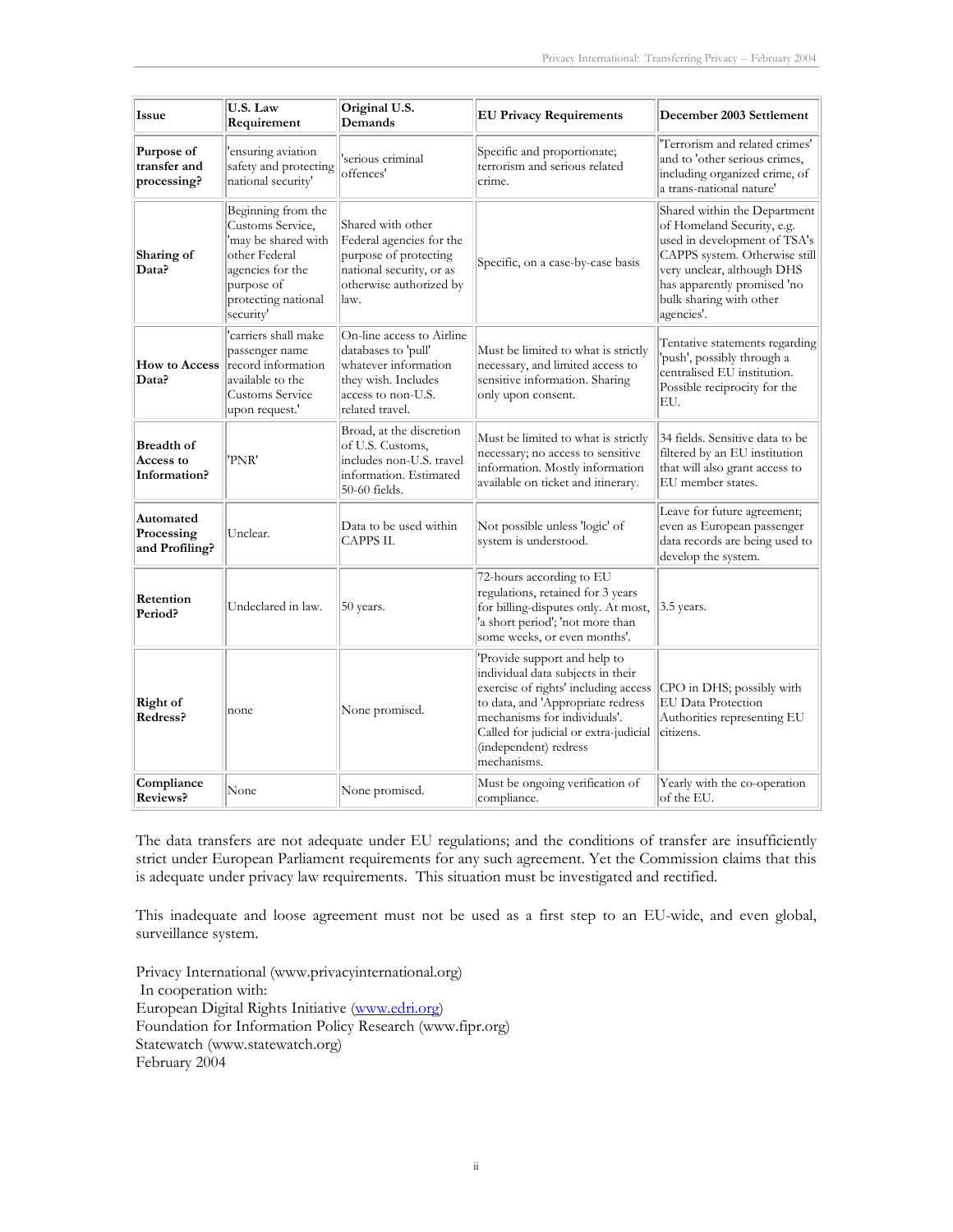## **I. Introduction**

An historic battle is being waged over the issue of the transfer of information about airline passengers between Europe and the United States. And it is not just a conflict between the U.S. and the EU, but a conflict between those on both sides of the Atlantic who value privacy and limits on the ability of governments to invade it, and those who would like to create permanent infrastructures for the regular observation of individuals' travel patterns.

The origin of the conflict is the decision by the Bush Administration to rely heavily on an information-based approach to stopping terrorism. As part of this effort, the U.S. is seeking a sharp increase in the amount of information that airlines must provide to U.S. authorities about their passengers – a requirement that depends on the cooperation of other nations, including Europe, which have strong privacy laws that must be reconciled with the U.S. request.

This report outlines the conflict between European privacy laws and the American request for data, the attempts to resolve that conflict, and the outstanding legal and regulatory problems for civil liberties. We are left with a situation where vague U.S. legal requirements lead to a global surveillance system of travellers' personal information.

## **II. The U.S. Demand**

-

The origin of the U.S.-EU passenger data conflict was one of the many pieces of legislation passed by the U.S. Congress in the wake of September 11: a law called the Aviation and Transportation Security Act 2001.1 This law instituted a requirement that foreign carriers "shall make passenger name record information available to the Customs Service upon request", and provided for this information to be shared with other agencies outside of the Transportation Security Administration.2 The availability of this information was deemed necessary for purposes of "ensuring aviation safety and protecting national security."3 It is important to note that U.S. carriers do not need to comply with this requirement; only foreign carriers.

Passenger name records, or "PNR," can include vast amounts of information, such as:

- **Identification data:** name, first name, date of birth, telephone number;
- **Transactional data:** the dates of reservations, the travel agent where appropriate, the information displayed on the ticket, the itinerary;
- **Financial data:** credit card number, expiry date, invoicing address etc.;
- Flight information: flight number, seat number, etc.;
- **Earlier PNR:** may include not only journeys completed in the past but also religious or ethnic information (choice of meal etc.), affiliation to any particular group, data relating to the place of residence or means of contacting an individual (e-mail address, details of a friend, place of work etc.), medical data (any medical assistance required, oxygen, problems relating to sight, hearing or mobility or any other problem which must be made known to ensure a satisfactory flight) and other data linked, for example, with frequent flyer programmes.<sup>4</sup>

<sup>&</sup>lt;sup>1</sup> "To improve aviation security, and for other purposes." In *USC*, 49, 597-647, 2001. It is important to distinguish between PNR and passenger manifests. One component of this Act amended Title 49 of the U.S. Code, sec44909, regarding "flights in foreign air transportation" changed the treatment of passenger manifests: the name of passengers, birth date and citizenship, sex, passport number and country of issuance, visa number, and other such information. This "advanced passenger information" is **not** the topic of this report as it is relatively unproblematic. 2 ATSA, Section 115(c(3)).

<sup>3</sup> Federal Register. *Interim Rule Passenger Name Record Information Required for passengers on Flights in Foreign Air Transportation to or From the United States*. Washington: Department of the Treasury Customs Service, 2002, 19 CFR Part 122. June 25

<sup>4</sup> Article 29 Working Party. *Opinion 6/2002 on transmission of Passenger Manifest Information and other data from Airlines to the United States*. Brussels: European Commission, 2002. 24 October.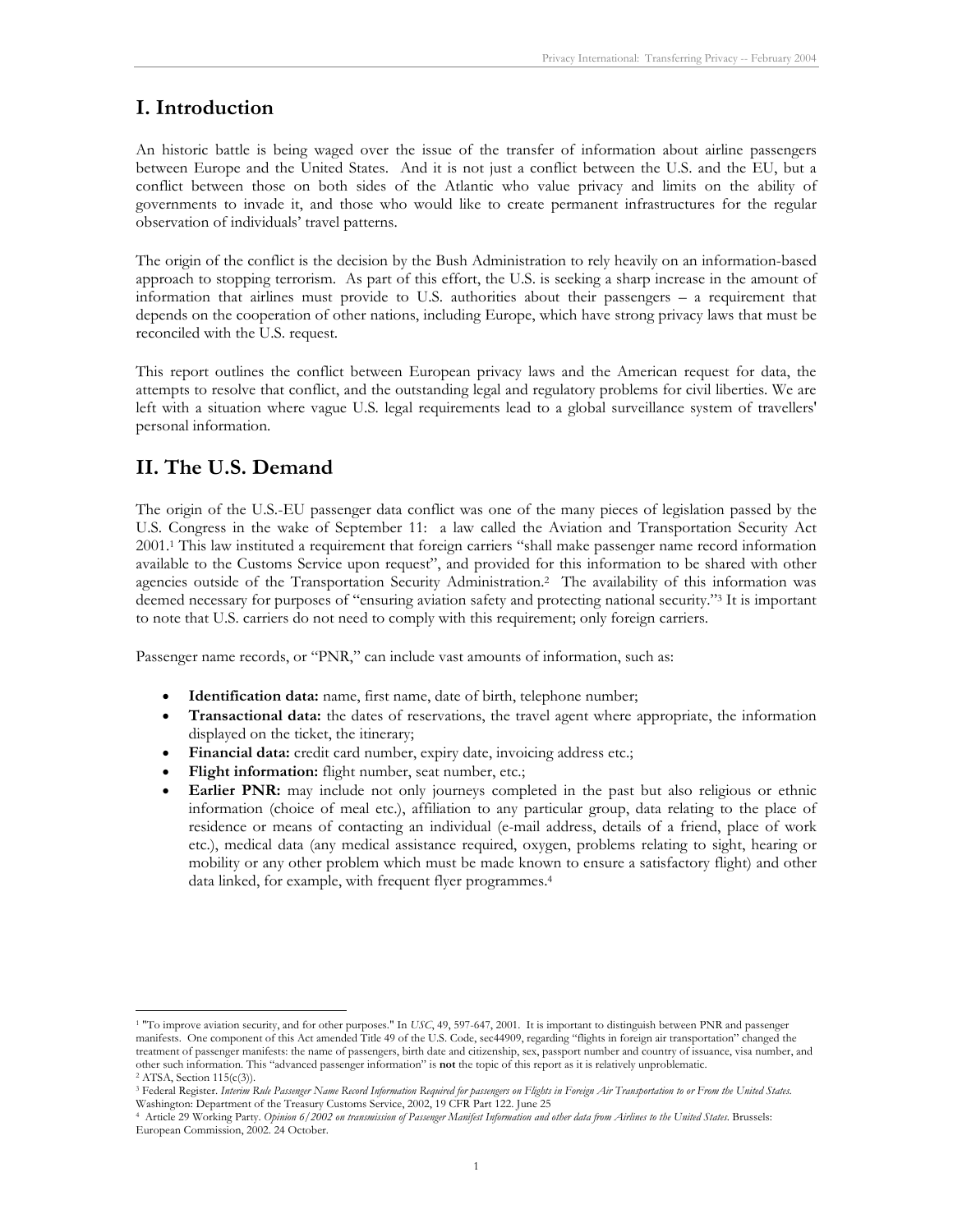The European Commission estimates that although there are approximately 2-25 possible fields of PNR data, some of these fields include subsets of information expanding the total to approximately 60 fields and sub-fields.5

The Congressional requirement for PNR has been interpreted very widely by the Bush Administration. According to an interim rule of June 2002:

- All carriers must not just provide U.S. Customs with PNR data, but actually give the government direct electronic access to the airlines' computer systems. Each airline was responsible for ensuring that its automated reservation system and/or departure control system could interface with the U.S. Customs Data Center so that U.S. customs agents could log-in and look through files.
- This data must be provided for all flights, not only those destined for the U.S. So long as a carrier is 'engaged in foreign air transportation' to the U.S., U.S. Customs may access PNR information on the carrier's database. (U.S. Customs claims that it would not require PNR for non-US travel, but contends that "as a business decision, the airlines opted not to build filters within their reservation systems to preclude access to travel with no US nexus".6)
- This data, once 'transferred', may be shared with other federal agencies for the purpose of protecting national security or as otherwise authorized by law. According to the interim rule, this data will then be stored by the U.S. Government for 50 years.

## **III. The European Law**

The problem for the U.S. government is that these demands clash with European privacy protections that have been in place for almost ten years. Under the 1995 EU Data Protection Directive, EU member states must:

- restrict access to data
- limit the purposes for its use, as data may only be used for the purpose it is collected
- minimize the period of retention
- ensure that individuals have access to the data that is held on them
- ensure that individuals have legal recourse
- ensure that the data is protected adequately.

One of the Directive's primary goals was to ensure "not only that personal data should be able to flow freely from one Member State to another, but also that the fundamental rights of individuals should be safeguarded."7

#### **The importance of "adequacy"**

-

There is one huge stumbling block to the release of this information from Europe to the U.S. authorities. Article 25 of the EU Directive requires that if personal information is going to be sent to other jurisdictions that are not covered by EU laws, these other jurisdictions must have *adequate* privacy laws.8

To establish an agreement with the U.S. to allow this transfer of data, an adequacy assessment is generally required. According to the Directive,

<sup>5</sup> European Commission. *Airline passenger data transfers from the EU to the United States (Passenger Name Record) frequently asked questions*. Brussels, 2003, MEMO/03/53. March 12, archived at

http://europa.eu.int/rapid/start/cgi/guesten.ksh?p\_action.gettxt=gt&doc=MEMO/03/53|0|RAPID&lg=EN&display=

<sup>6</sup> U.S. Customs. *Presentation to European Parliament Hearings on Customs Border Protection*. Brussels, 2003. May 6, archived at

http://www.europarl.eu.int/comparl/libe/elsj/events/hearings/20030506/apis\_pnr.pdf.<br>7 "Directive 95/46/EC of the European parliament and of the Council on the Protection of individuals with regard to the processing of pers

<sup>&</sup>lt;sup>8</sup> "The transfer of personal data to a third country which does not ensure an adequate level of protection must be prohibited." Ibid., preamble paragraphs 56-57.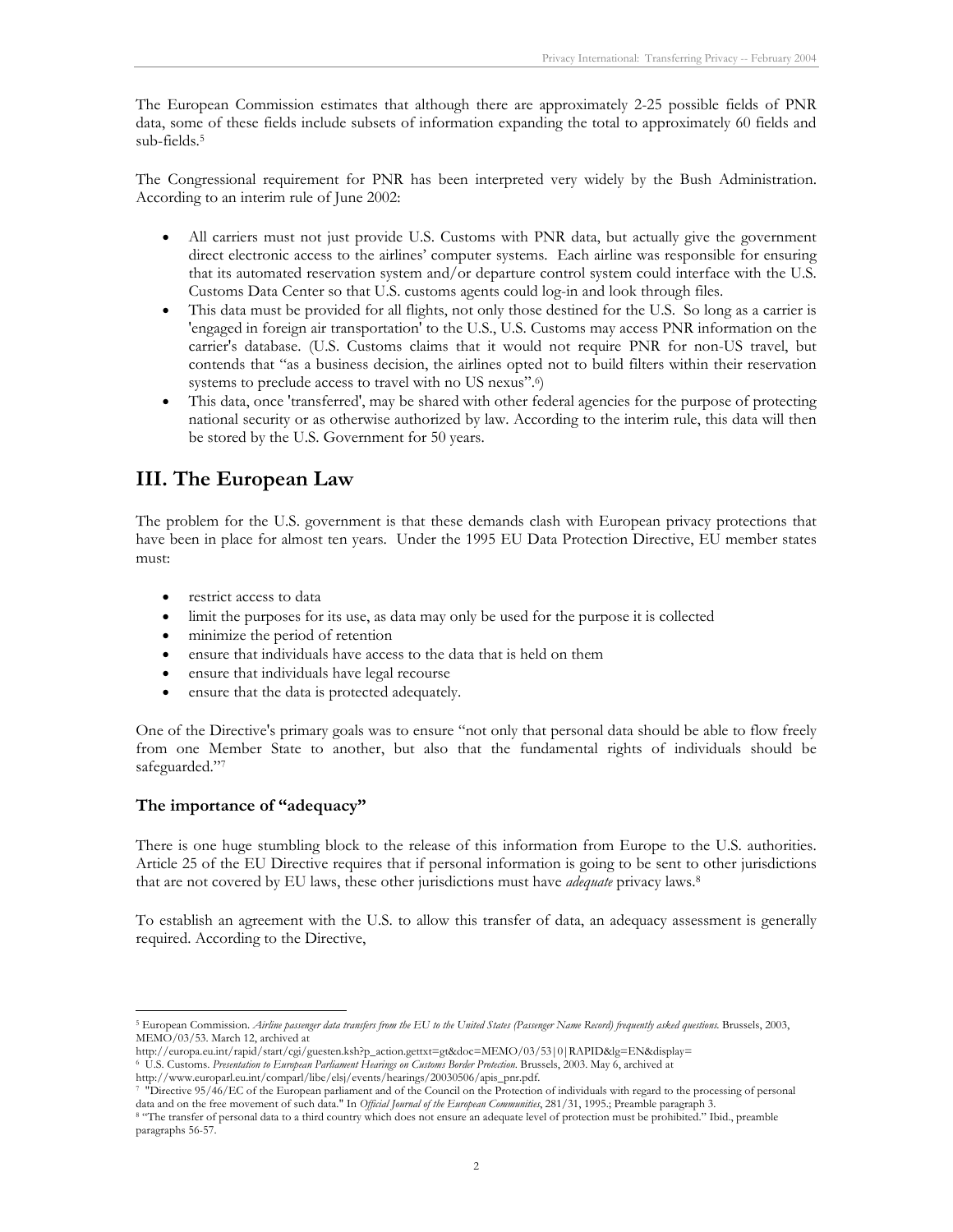The adequacy of the level of protection afforded by a third country shall be assessed in the light of all the circumstances surrounding a data transfer operation or set of data transfer operations; particular consideration shall be given to the nature of the data, the purpose and duration of the proposed processing operation or operations, the country of origin and country of final destination, the rules of law, both general and sectoral, in force in the third country in question and the professional rules and security measures which are complied with in that country.9

There are grounds for assessing adequacy, as established by the European Commission's expert group, the Article 29 Working Party.10 (see box 1) Any agreement with the U.S. for the transfer of personal information would have to meet these requirements.

#### **Content Principles:**

- Purpose limitations: where data can only be collected and processed for a limited number of purposes;
- data quality and proportionality: the data is accurate and its integrity is maintained;
- transparent: individuals are provided with information regarding the processing;
- security: data is secure and protected from arbitrary access;
- rights of access, rectification, opposition: individuals may gain access to the information held on them, challenge and rectify errors, and challenge its collection and use
- no onwards transfers to other third countries
- **Particular attention is required to:** 
	- Sensitive data: additional safeguards, such as explicit consent, are required for such data, defined by Article 8, "revealing racial or ethnic origin, political opinions, religious or philosophical beliefs, trade-union membership, and the processing of data concerning health or sex life."
	- Automated Individual decision-making: where the purpose of data transfer is the taking of an automated decision, individuals should have the right to know the logic involved in this decision and other measures should be taken.
- **Procedural/Enforcement Mechanisms:** 
	- Good level of compliance: high degree of awareness among data controllers of data protection rights and obligations
	- **Provide support and help to individual data subjects in their** exercise of rights
	- Appropriate redress mechanisms for individuals

*Box 1: Article 29 Working Party, adequacy principles*.

The United States does not come close to matching these requirements for "adequacy":

- Federal privacy laws in the U.S. fall far short of these criteria, and in any case apply only to 'U.S. persons'.
- As EU officials are aware, the PNRtransfer is part of a much larger surveillance regime being established in the U.S. – a broader regulatory and technological framework that includes the introduction of biometrics into passports as a condition of continued access to the Visa Waiver Program, data mining and passenger profiling under the "Computer Assisted Passenger Pre-Screening System" (CAPPS II), no-fly lists, and foreigner registration programs.
- This information will be retained by the U.S. authorities for extensive periods.
- The PNR data will be used for an expansive set of purposes – not limited to national security but also for 'other crimes'.
- The PNR data may also be sold to private companies.11

The U.S. legal regime would certainly not protect the personal data of EU citizens adequately, and as a result this information can not be transferred out of the EU to the U.S.

## **IV. The 'Negotiations'**

The stakes are high in the conflict over the transfer of passenger data. If no satisfactory arrangement is reached and the EU prevents access to these databases, the consequences could include:

• Retribution against EU airlines and passengers for not adhering to U.S. requirements. The U.S. authorities may opt to conduct 'secondary inspections' of arriving passengers in the U.S., fines for airlines, and even the loss of landing rights.12 We have already seen the cancellation of specific flights from France and the United Kingdom to the United States; according to the DHS

<sup>&</sup>lt;sup>9</sup> Ibid. Article 25.2,

<sup>10</sup> Article 29 Working Party. *First orientations on Transfers of Personal Data to Third Countries -- Possible Ways Forward in Assessing Adequacy*. Brussels: European Commission, 1997, XV D/5020/97-ENfinal WP4. 26 June.

<sup>11</sup> Article 29 Working Party. *Opinion 4/2003 on the Level of Protection ensured in the US for the Transfer of Passengers' Data*. Brussels: European Commission, 2003. June 13.

<sup>12</sup> Bolkestein, F. *Speaking notes for European Parliament LIBE Committee*. Brussels: European Commission, 2003d. September 9 Archived at http://www.statewatch.org/news/2003/sep/Bolkestein-libe-9-09-03.pdf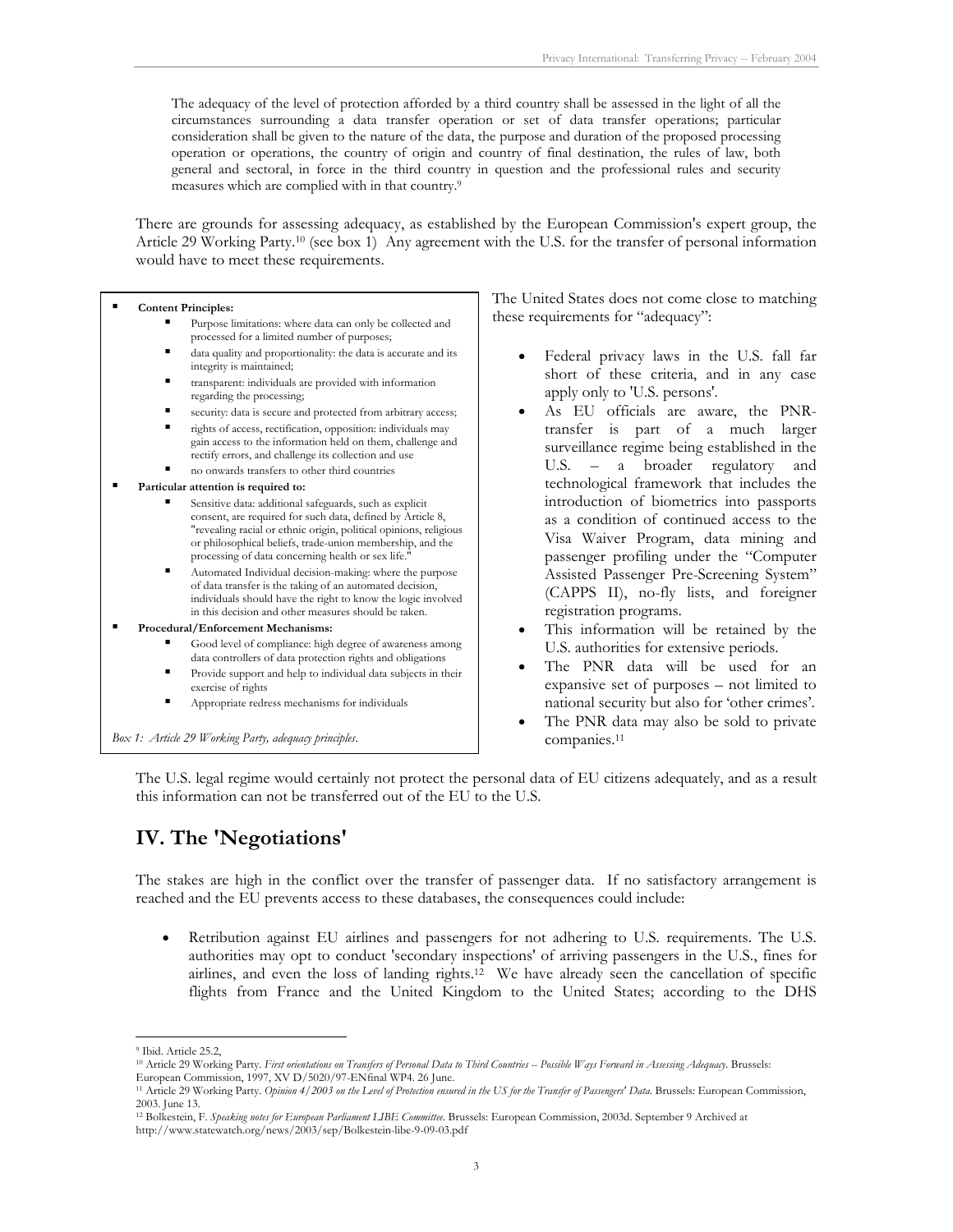Undersecretary for Border and Transportation Security, the real failure in these cancellations was the failure of the airline to provide information "sufficiently in advance".13

- The U.S. is worried that if the EU refuses to comply then other countries with similar privacy laws but weaker oversight and accountability structures will follow the EU lead. For example, the Czech government has come under pressure on the issue.14 The Czech Personal Data Protection Office has argued, on this very same issue, that "Privacy is one of the basic values of human life, and personal data is the main gate enabling entry into it (...). Besides, the citizens of countries that experienced a period of totalitarian regimes have behind that a hard experience -- when privacy was not considered of value and was sacrificed to the interest of the state."15 The Czechs have a weaker negotiating position with the U.S. than the hundreds of millions of Europeans, however.
- The U.S. needs data to use in testing its Computer Assisted Passenger Pre-Screening System (CAPPS II), and is expecting to use European personal records.
- Some within the EU want an agreement structured in such a way that it will empower member states to gain access to PNR as well.

The European Parliament has been particularly active in this area. In a vote of 445-31 (with 21 abstentions), the Parliament called for an agreement between the EU and the U.S., but required strict data protection safeguards.<sup>16</sup> Unless the U.S. can pass an adequacy test for its protection of personal data, the Parliament said, all data transfers must stop.

Throughout 2003 the European Commission's Directorate-General for the Internal Market, which is responsible for data protection, has been in negotiations with the U.S. Department of Homeland Security over these data records transfers. In December 2003, the European Commission reached an agreement with the U.S. However, this agreement does not appear to meet standards set by the European Parliament for any agreement to share data. Moreover, the agreement appears to meet the interest of other Directorate-Generals within the Commission.

As we have seen, ensuring adequate safeguards requires negotiating the key principles of data protection:

- A. limiting the purpose of data collection and its use
- B. controls on the use of 'sensitive data'
- C. clear safeguards and rules on automated processing
- D. limiting the retention periods
- E. establishing reasonable enforcement mechanisms.

Failure to negotiate satisfactory arrangements on any of these issues means that any transfer would be illegal. Let us examine each of them in greater detail.

#### **A. Limiting the Purpose of Data Collection and Its Use**

The history of the negotiations on the transfer of passenger data between the U.S. and the European Commission show a bizarre pattern of conflict and capitulation.

#### **Expansion beyond terrorism to ordinary crimes**

In negotiating the purposes for which passenger data may be used, the DHS is interpreting its legal mandate widely, making expansive demands that go far beyond what Congress authorized.

• Under the original law, the purposes of data collection were for aviation and national security.

http://www.ceskenoviny.cz/news/index\_view.php?id=38931

http://www.praguepost.com/P03/2003/Art/1211/news6.php

<sup>-</sup>

<sup>13</sup> Parker, G. "Brussels warns US over sky marshals." *Financial Times*, January 16. 14 CTK. "Czech airlines must give USA personal data of its passengers-CT." *Ceskenoviny.cz*, December 4. Archived at

<sup>15</sup> Bauman, V. "CSA, U.S. in security tussle." *The Prague Post*, December 11, 2003. Archived at

<sup>&</sup>lt;sup>16</sup> European Parliament. *European Parliament resolution on the Transmission of personal data by airlines in the case of transatlantic flights: state of negotiations with the USA*. European Union, 2003. October 9. Archived at http://www.statewatch.org/news/2003/oct/eppnrresol.pdf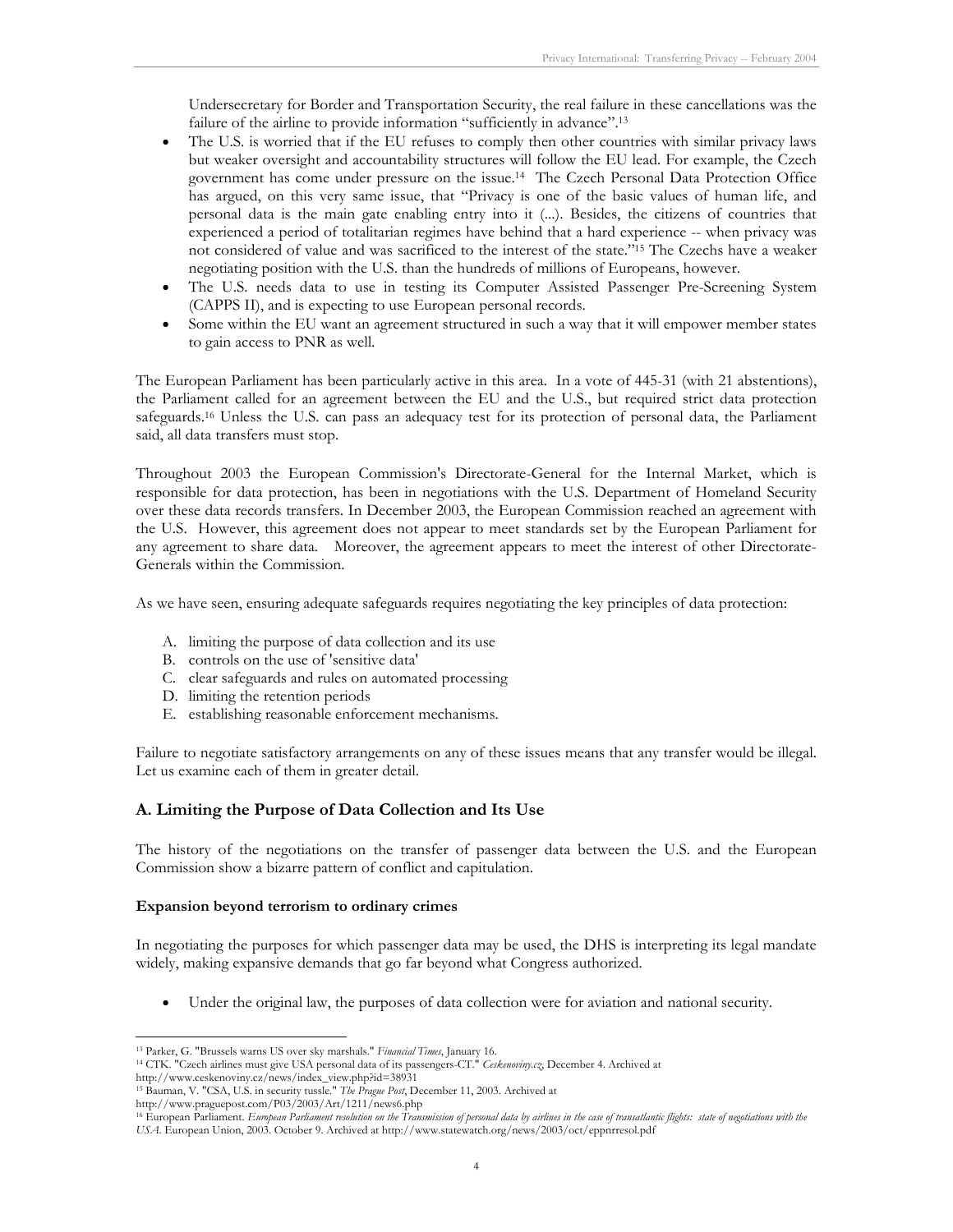- The list was quickly extended to include unspecified "serious criminal offences". Under the EU's regime, transfer can only take place "where necessary in specific cases for the fight against serious offences directly related to terrorism and that subsequent use of such data continues to be limited."17
- Later in the negotiations, the U.S. offered to use data only for crimes that are punishable by a minimum imprisonment term of at least four years.18 But the Commission was clear on how this continued to be unacceptable: "I continue to emphasise to Mr. Ridge the difficulties we see in using these data for combating ordinary crime, however serious."19
- Puzzlingly, the final agreement does not meet any of the Commission's requirements. The Commission noted that the U.S. has agreed to allow the data to be used for 'terrorism and related crimes' and for 'other serious crimes, including organized crime, of a trans-national nature".20 This ambiguous extension of purpose remains problematic even as the Commission appears willing to accept it.

#### **Bulk sharing with other agencies**

The December 2003 statement also included a promise from the U.S. that there will be no bulk sharing of data with other agencies.<sup>21</sup> But considering the size and breadth of the Department of Homeland Security, the key question is what, exactly, constitutes 'other agencies'. DHS is made up of an amalgam of numerous departments with widely varying missions that until recently were separate agencies altogether. A promise not to bulk-share information outside this behemoth of an agency may not be much of a promise.

If this information is limited to Customs, then a detailed Privacy Impact Assessment reviewing all data sharing by the U.S. Customs Agency within the DHS and beyond would be a minimum requirement prior to any finding of adequacy.

#### **Toward Europe's own surveillance infrastructure I: Expanding Purposes**

It emerged in the negotiations that the Commission was also concerned with creating a policy similar to the U.S. policy on access to PNR. In fact, the Commission grew reluctant to refuse to the U.S. government access to the data on these very grounds.

The agreement with the U.S. was seen as a precursor to a European policy on access to PNR. When the Commissioner for the Internal Market announced to the European Parliament the new agreement with the U.S., he was accompanied by the Commissioners for Justice and Home Affairs, Transport, and External Relations. At this session, the Commissioner for Justice and Home Affairs, Antonio Vitorino, commented that the EU is

confronted with the need to complement that agreement with the United States of America by the development of a European Union policy on the use of PNR and of traveller's data more generally within the European Union.22

At this very same session, the Transport Commissioner argued for "adopting a community policy in the field of data processing with a view to control immigration".23 It was then announced that in 2004 a policy would be developed for "our own EU approach to the use of traveller's data for border and aviation security and other law enforcement proposals."

http://europa.eu.int/rapid/start/cgi/guestfr.ksh?p\_action.gettxt=gt&doc=SPEECH/03/586|0|RAPID&lg=EN&display= 19 Ibid.

<sup>&</sup>lt;sup>17</sup> Article 29 Working Party. *Opinion 4/2003 on the Level of Protection ensured in the US for the Transfer of Passengers' Data*. Brussels: European Commission, 2003. June 13, archived at http://europa.eu.int/comm/interna

<sup>18</sup> Bolkestein, F. Address to European Parliament Committees on Citizens' Freedoms and Rights, Justice and Home Affairs and Legal Affairs and the Internal Market. Brussels: European Parliament, 2003a. December 1 Archived at

<sup>20</sup> Bolkestein, F. *EU/US talks on transfers of airline passengers' personal data: Address to European Parliament Committees on Citizens' Freedoms and Rights, Justice and Home Affairs and Legal Affairs and the Internal Market*. Strasbourg: European Parliament, 2003b. December 16. 21 Ibid.

<sup>&</sup>lt;sup>22</sup> European Parliament. *Transcription of the committee meeting: European Parliament Committees on Citizens' Freedoms and Rights, Justice and Home Affairs and Legal Affairs and the Internal Market*. Strasbourg: European Parliament, 2003. December 16. 23 Ibid.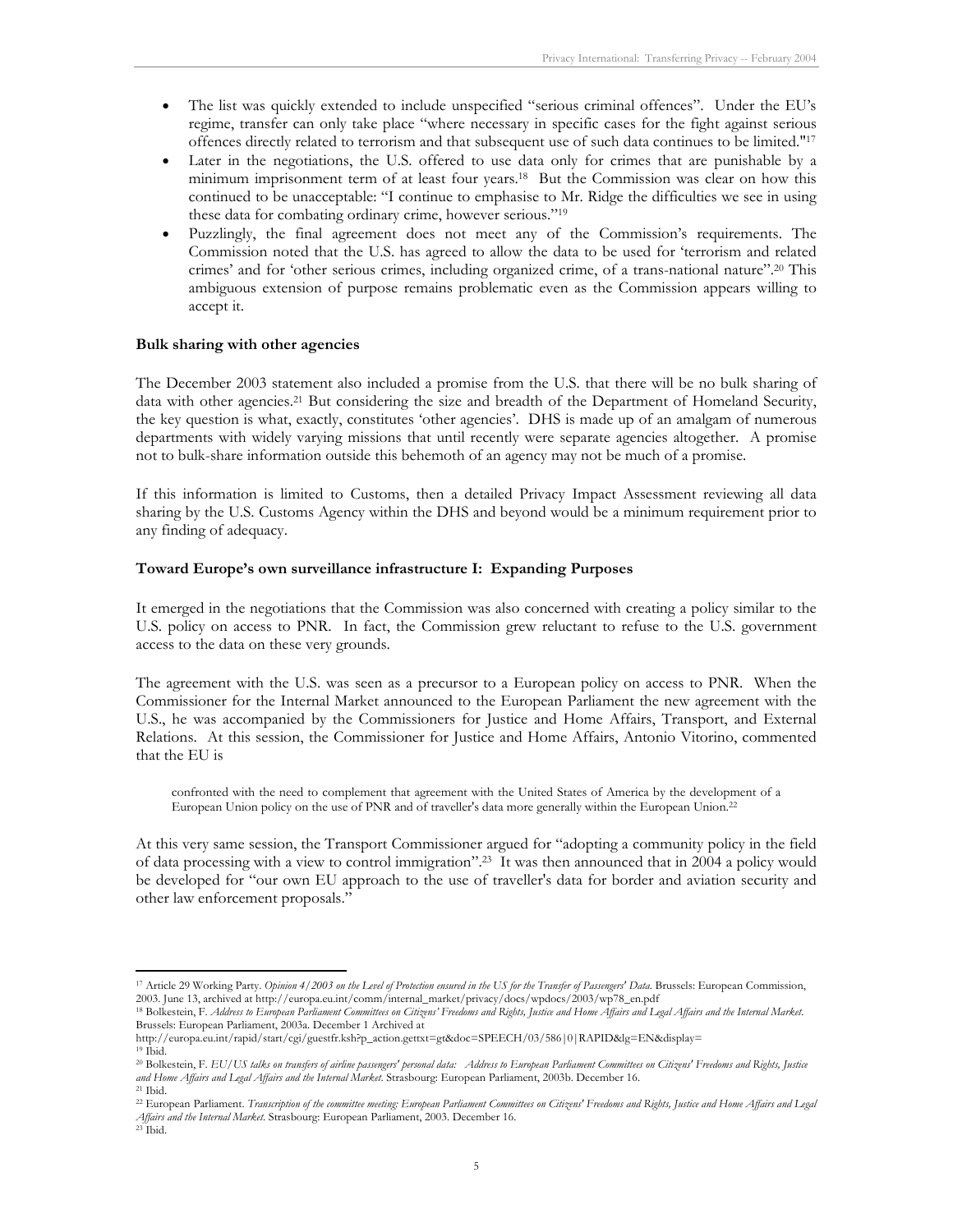In January 2004, the Irish Presidency announced that the Justice and Home Affairs Committee would work to create a "Directive on the obligation of carriers to communicate passenger data".24

The European Commission had thus transformed from an institution that wished to limit the purposes for the processing of PNR by government agencies, into an institution that wished to 'complement' the U.S. call for data for combating terrorism and serious related crime through using this information for border security, immigration, and other law enforcement purposes.

| Issue              | <b>U.S. Law Requirement</b>                                                                                                                 | Original U.S.<br>Demands                                                                                                              | <b>EU Privacy</b><br>Requirements                                         | December 2003 Agreement                                                                                                                                                                                                     |
|--------------------|---------------------------------------------------------------------------------------------------------------------------------------------|---------------------------------------------------------------------------------------------------------------------------------------|---------------------------------------------------------------------------|-----------------------------------------------------------------------------------------------------------------------------------------------------------------------------------------------------------------------------|
| Purpose            | 'ensuring aviation safety and<br>protecting national security'                                                                              | serious criminal<br>offences'                                                                                                         | Specific and<br>proportionate;<br>terrorism and serious<br>related crime. | 'Terrorism and related crimes' and to<br>'other serious crimes, including<br>organized crime, of a trans-national<br>nature'                                                                                                |
| Sharing<br>of Data | Beginning from the Customs<br>Service, 'may be shared with<br>other Federal agencies for the<br>purpose of protecting<br>national security' | Shared with other<br>Federal agencies for the<br>purpose of protecting<br>national security, or as<br>otherwise authorized by<br>law. | Specific, on a case-<br>by-case basis                                     | Shared within the Department of<br>Homeland Security, e.g. used in<br>development of TSA's CAPPS system.<br>Otherwise still very unclear, although<br>DHS has apparently promised 'no bulk<br>sharing with other agencies'. |

#### **B. Controls on the Use of 'Sensitive Data'**

The U.S. law regarding access to PNR states that "carriers shall make passenger name record information available to the Customs Service upon request". DHS read into this a requirement that the U.S. be able to actually log-in to airline databases and *pull* down whatever information it wants regarding travellers. Under these requirements, the U.S. government would be able to sift through personal data as it pleases.

This is clearly unacceptable under the EU privacy regime, which requires a limitation on the amount of disclosed information. In their recommendations, the Article 29 Working Party stated that the transfers should be limited to:

PNR record locator code, date of reservation, date(s) of intended travel, passenger name, other names on PNR, all travel itinerary, identifiers for free tickets, one-way tickets, ticketing field information, ATFQ (Automatic Ticket Fare Quote) data, ticket number, date of ticket issuance, no show history, number of bags, bag tag numbers, go show information, number of bags on each segment, voluntary/involuntary upgrades, historical changes to PNR data with regard to the aforementioned items.

According to U.S. Customs, much of this information is already available on the ticket and the itinerary.25

In the face of these requirements, the Commission has urged adoption of a *push* system of transfer. Rather than allowing U.S. agents to log-in to airline computer systems, *push* transfers would involve placing the burden of the transfers on EU airlines, who would have to send the required data to the U.S. agencies. This more restricted mode of access requires airlines to disclose only the *required* information, rather than giving the U.S. authorities access to *all* the information.

#### **Sensitive information**

Some of the data that the U.S. is seeking is considered 'sensitive' – data that the EU privacy regime is clear must be ruled out. That includes several fields within the standard PNR records in most airline databases: open or free-text fields (such as "General Remarks" where data of a delicate nature can appear), information concerning frequent-flyers, 'behavioural data', dietary choices, medical conditions and so on.

<sup>-</sup>24 Council of the European Union. *Work programme for the Article 36 Committee*. Brussels: Presidency of the Council of the European Union, 2004, 5092/04 CATS 2. 7 January.

<sup>25</sup> U.S. Customs. *Presentation to European Parliament Hearings on Customs Border Protection*. Brussels, 2003. May 6.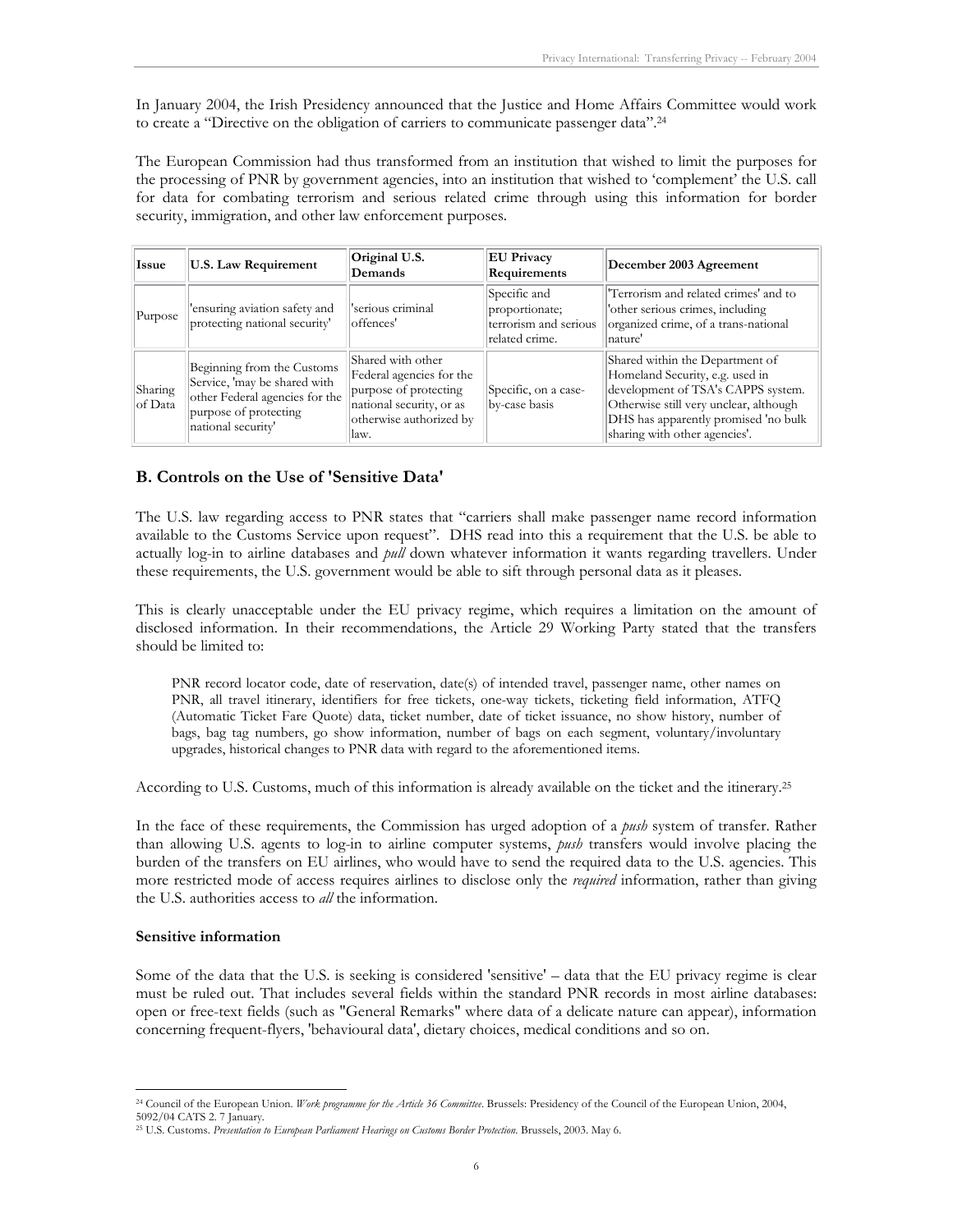After much deliberation, the final negotiations reduced the original access from full-PNR records down to 34 fields. And in its report to Parliament, the Commission claimed that the U.S. has conceded that all categories of 'sensitive data' will be deleted.26 This claim has not yet been verified, particularly as other plans have emerged from the Commission.

#### **Toward Europe's own surveillance infrastructure II: Specifying the Data**

The treatment of sensitive information in the negotiations also betrays the European Commission's interests in an EU-policy on the use of PNR. In fact, the Commission grew reluctant to refuse to the U.S. government access to the data on these very grounds.

At the beginning of December 2003, Directorate-General for the Internal Market was concerned with the amount of data that the U.S. was demanding to access.

The US list has come down from 39 to 34, which is an improvement. But many data elements we had worries about are still in the list. Without an agreed EU policy on the use of PNR, I doubt more progress can be achieved. 27

Two weeks later, however, the Commission clarified this point. Commissioner Bolkestein informed the European Parliament that the EU must be careful what it refused to the U.S.

The EU cannot refuse to its ally in the fight against terrorism an arrangement that Member States would be free to make themselves.28

Despite the initial 'worries' about the information that would be accessed by the U.S., however, the 34 fields were subsequently considered adequate by the Commission. The final Communication from the Commission later stated that the agreement

with the US appears to be a sound basis for taking forward work on an EU approach (...). The list of data elements also seems broad enough to accommodate law enforcement needs in the EU. Nothing in the arrangements agreed with the US therefore seems to prejudice the development of an appropriate EU policy.29

The Commission argued that it could not restrict U.S. access to information that would be collected for EU use. Put another way, the EU could not say that the U.S. had no right accessing sensitive data that the EU wished for itself for even more expansive purposes (see above). Therefore, the Commission was not negotiating the protection of privacy; it was rather negotiating wiggle-room within an international agreement for the establishment of an EU-level policy.

#### **Toward Europe's own surveillance infrastructure III: Centralising the Infrastructure**

The Commission is willing to justify its intricate policy plans based on the demands of the U.S. The Commission previously argued against the U.S. gaining direct access to airline databases, and to 'sensitive data'. Rather it argued that a 'push' system would be ideal, where the required data would be sent to the U.S., and all sensitive data would be filtered by the carriers. In early December the Commission then stated:

The Commission is also working with the airlines on switching from pull to push as regards the means of transferring the data and on the necessary filters. The airlines are interested in a centralised or grouped approach, which seems also to the Commission to offer advantages in terms of cost and efficiency.30

<sup>26</sup> Bolkestein, F. *EU/US talks on transfers of airline passengers' personal data: Address to European Parliament Committees on Citizens' Freedoms and Rights, Justice*  and Home Affairs and Legal Affairs and the Internal Market. Strasbourg: European Parliament, 2003b.<br><sup>27</sup> Bolkestein, F. Address to European Parliament Committees on Citizens' Freedoms and Rights, Justice and Home Affairs a

Brussels: European Parliament, 2003a. December 1.

<sup>&</sup>lt;sup>28</sup> Bolkestein, F. EU/US talks on transfers of airline passengers' personal data: Address to European Parliament Committees on Citizens' Freedoms and Rights, Justice<br>and Home Affairs and Legal Affairs and the Internal Mar

<sup>&</sup>lt;sup>29</sup> Commission of the European Communities. COMMUNICATION FROM THE COMMISSION TO THE COUNCIL AND THE<br>PARLIAMENT: Transfer of Air Passenger Name Record (PNR) Data: A Global EU Approach. Brussels: European Union, 2003, COM(

<sup>30</sup> Bolkestein, F. Address to European Parliament Committees on Citizens' Freedoms and Rights, Justice and Home Affairs and Legal Affairs and the Internal Market. Brussels: European Parliament, 2003a. December 1.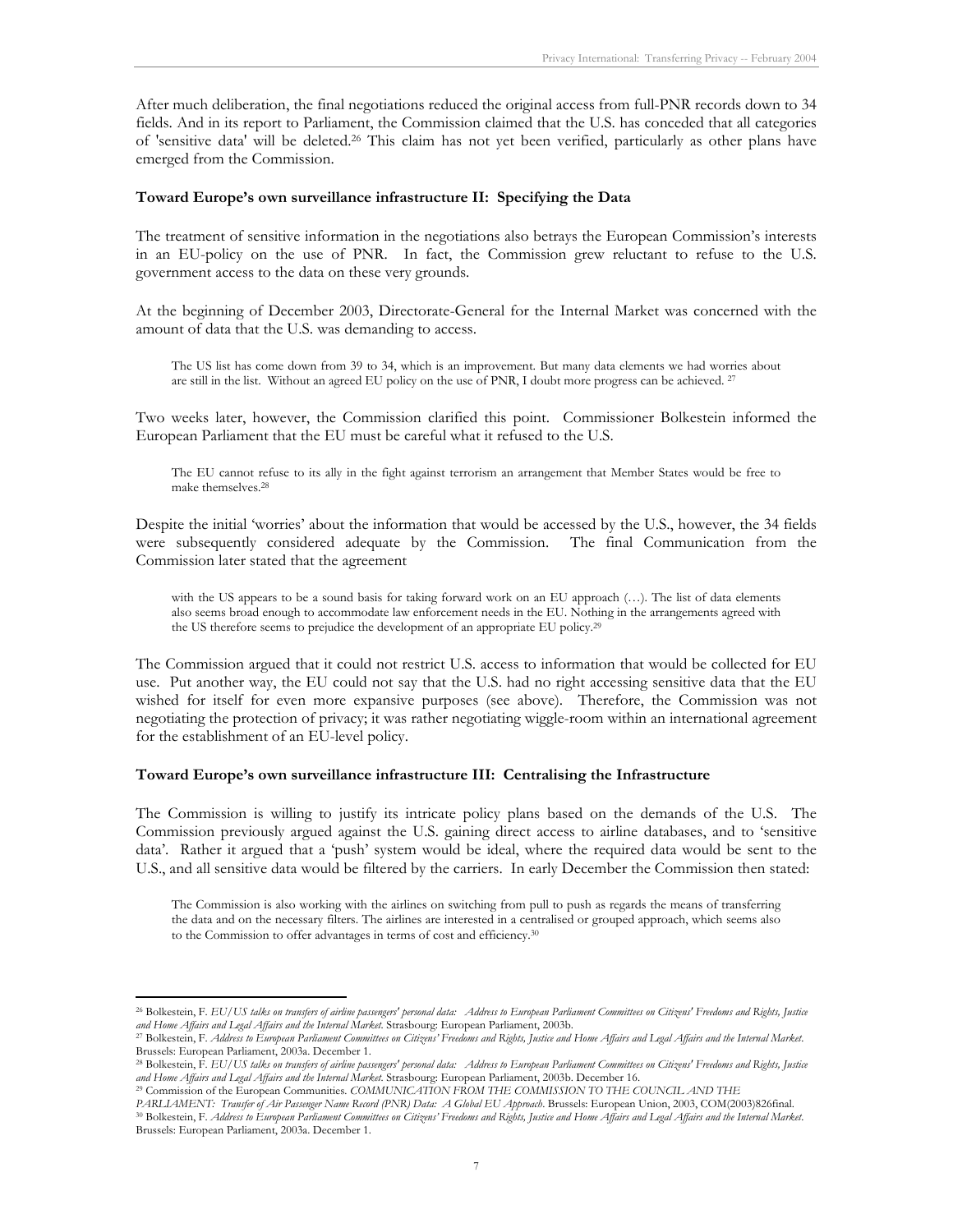In mid-December, the Vice President of the Commission, who is responsible for Transport, Loyola De Palacio, agreed that a centralised approach would save money for airlines, but would also assist in "adopting a community policy in the field of data processing with a view to control immigration".31 On this point, the carriers appear to be in agreement: a centralised solution would be cheaper.

The Justice and Home Affairs Commissioner went a step further, however. Commissioner Vitorino goes on to say:

As a matter of fact, I can even see that a centralized structure inside European Union will be able to provide the necessary guarantees on the liability aspects, the accuracy of the data on the security of transmitted data, the technological means and the filters that Vice-President De Palacio has just mentioned to you, on the supervision by adequate control mechanisms, above all the role of the giant supervisory board and for offering added value to similar initiatives conducted at national levels within the European Union."32

This led to the carefully worded final Communication from the Commission. The logic for a centralised system was clearly stated.

It was also made clear (…) that implementation of a push system could not solve the problem alone. Filters would also need to be installed. These filters entail significant costs for the airlines, which mean that a legal obligation would be desirable to ensure that all airlines are subject to the same requirements. Airlines have also indicated a preference for a centralised system.33

But this also involves a legal obligation upon carriers in the EU and abroad.

#### **Toward Europe's own surveillance infrastructure IV: Ensuring Co-operation and Reciprocity**

The Commission then saw that a centralised system and an EU policy on PNR would need to be complemented with laws requiring airlines to provide this information, and applying these rules to all carriers, worldwide. According to the final Communication from the Commission:

It would be difficult to envisage obliging airlines, including US airlines, to adopt such a system, without creating a legal obligation for them to do so. There is currently no EU law or Community policy that obliges airlines to transfer PNR data in this way. A possible framework for the establishment of such a system would be a Community policy on PNR data collection for security and/or immigration purposes.34

The breadth of this initiative does not end at the borders of the EU, however. As Palacio stated

the Commission is not a member of ICAO, the International Authority for Civil Aviation, but we've been pushing hard for an international response to this problem. Transfer of PNR data must be accompanied by a multilateral approach in our view, and we feel that the best approach would be to adopt a worldwide agreement on this.35

The Communication states that this was always a part of their approach for resolving the problem with the U.S.

The transfer of PNR data is a truly international, and not only a bilateral problem. Therefore, the Commission has taken the view that the best solution would be a multilateral one and that the ICAO would be the most appropriate framework to bring forward a multilateral initiative. In September 2003, the Commission decided to accelerate work on

<sup>&</sup>lt;sup>31</sup> European Parliament. Transcription of the committee meeting: European Parliament Committees on Citizens' Freedoms and Rights, Justice and Home Affairs and Legal *Affairs and the Internal Market*. Strasbourg: European Parliament, 2003. December 16. 32 Ibid.

<sup>33</sup> Commission of the European Communities. *COMMUNICATION FROM THE COMMISSION TO THE COUNCIL AND THE* 

*PARLIAMENT: Transfer of Air Passenger Name Record (PNR) Data: A Global EU Approach*. Brussels: European Union, 2003, COM(2003)826final. December 16.

<sup>34</sup> Ibid.

<sup>&</sup>lt;sup>35</sup> European Parliament. *Transcription of the committee meeting: European Parliament Committees on Citizens' Freedoms and Rights, Justice and Home Affairs and Legal Affairs and the Internal Market*. Strasbourg: European Parliament, 2003. December 16.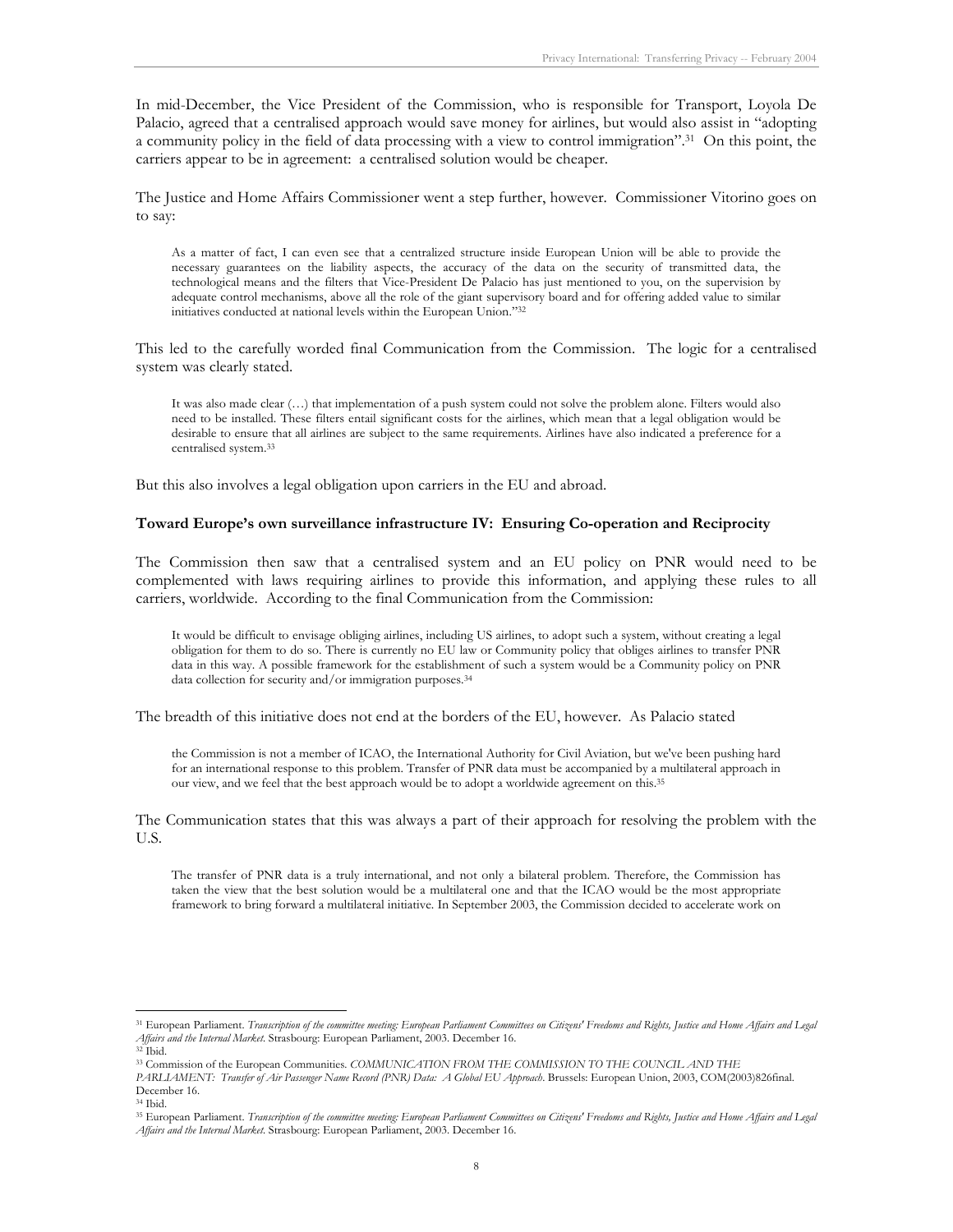developing an international arrangement for PNR data transfers within ICAO. The Commission services have prepared a working paper to this effect that will be submitted by the Community and its Member States to ICAO shortly.36

An agreement on PNR transfer at the ICAO would mean that all members of the ICAO would be transferring PNR between each other. The ICAO is a UN agency.

Reciprocity is thus a key component to this multilateral 'solution', relying on the centralised EU-store of information. According to Commissioner Vitorino,

this central unity can become the focal point to ensuring the principal of reciprocity for possible information exchanges with authorities from third countries, I believe Frits Bolkestein did not mention this, but reciprocity is a key issue in this agreement with the United States. As I've said to you, at European level we are in the early stages of the development of a EU policy in this area.37

This is the language that was included in the final Communication.

Finally, any possible information exchange with the US authorities should be based on the principle of reciprocity in the transfer of data between the EU and the US, whilst at the same time considering the possibility for the collection and controlled transfer of PNR data through a central European entity.38

In summary, the handling of the negotiations over the collected data and purposes for access and makes it clear that the EU is hoping to establish its own infrastructure for monitoring citizens' travel data. The Internal Market Commission argued for an EU policy on access to PNR so that it could ensure that it was not restricting access for the U.S. to something that the EU member states would have access to; while also arguing for a centralized solution to filter out sensitive data. Meanwhile the Transport Commission wishes to establish an international solution through the ICAO for immigration controls, and the Justice and Home Affairs Commission aims to establish a centralized solution for access by EU member states for law enforcement purposes.

Starting with a simple law in the U.S., the European Commission has negotiated a global surveillance system tracking the movement of people.

| Issue                                  | <b>U.S. Law Requirement</b>                                                                                        | Original U.S. Demands                                                                                                                  | <b>EU Privacy Requirements</b>                                                                                                                       | December 2003<br>Agreement                                                                                                         |
|----------------------------------------|--------------------------------------------------------------------------------------------------------------------|----------------------------------------------------------------------------------------------------------------------------------------|------------------------------------------------------------------------------------------------------------------------------------------------------|------------------------------------------------------------------------------------------------------------------------------------|
| Access                                 | 'carriers shall make<br>passenger name record<br>information available to<br>the Customs Service upon<br>request.' | On-line access to Airline<br>databases to 'pull' whatever<br>information they wish.<br>Includes access to non-<br>U.S. related travel. | Must be limited to what is<br>strictly necessary, and limited<br>access to sensitive information.<br>Sharing only upon consent.                      | Tentative statements<br>regarding 'push', possibly<br>through a centralised EU<br>institution. Possible<br>reciprocity for the EU. |
| Breadth of<br>Access to<br>Information | 'PNR'                                                                                                              | Broad, at the discretion of<br>U.S. Customs, includes<br>non-U.S. travel<br>information. Estimated 50-<br>160 fields.                  | Must be limited to what is<br>strictly necessary; no access to<br>sensitive information. Mostly<br>information available on ticket<br>and itinerary. | 34 fields. Sensitive data to<br>be filtered by an EU<br>institution that will also<br>grant access to EU<br>member states.         |

#### **C. Clear Safeguards and Rules on Automated Processing**

Another bizarre conclusion to the negotiations involved the use of European data in the U.S. passengerprofiling system, CAPPS II. This system will profile all passengers using various sources of information

<sup>-</sup>36 Commission of the European Communities. *COMMUNICATION FROM THE COMMISSION TO THE COUNCIL AND THE* 

*PARLIAMENT: Transfer of Air Passenger Name Record (PNR) Data: A Global EU Approach*. Brussels: European Union, 2003, COM(2003)826final. December 16.

<sup>&</sup>lt;sup>37</sup> European Parliament. *Transcription of the committee meeting: European Parliament Committees on Citizens' Freedoms and Rights, Justice and Home Affairs and Legal<br>Affairs and the Internal Market. Strasbourg: European P* 

<sup>&</sup>lt;sup>38</sup> Commission of the European Communities. *COMMUNICATION FROM THE COMMISSION TO THE COUNCIL AND THE* 

*PARLIAMENT: Transfer of Air Passenger Name Record (PNR) Data: A Global EU Approach*. Brussels: European Union, 2003, COM(2003)826final.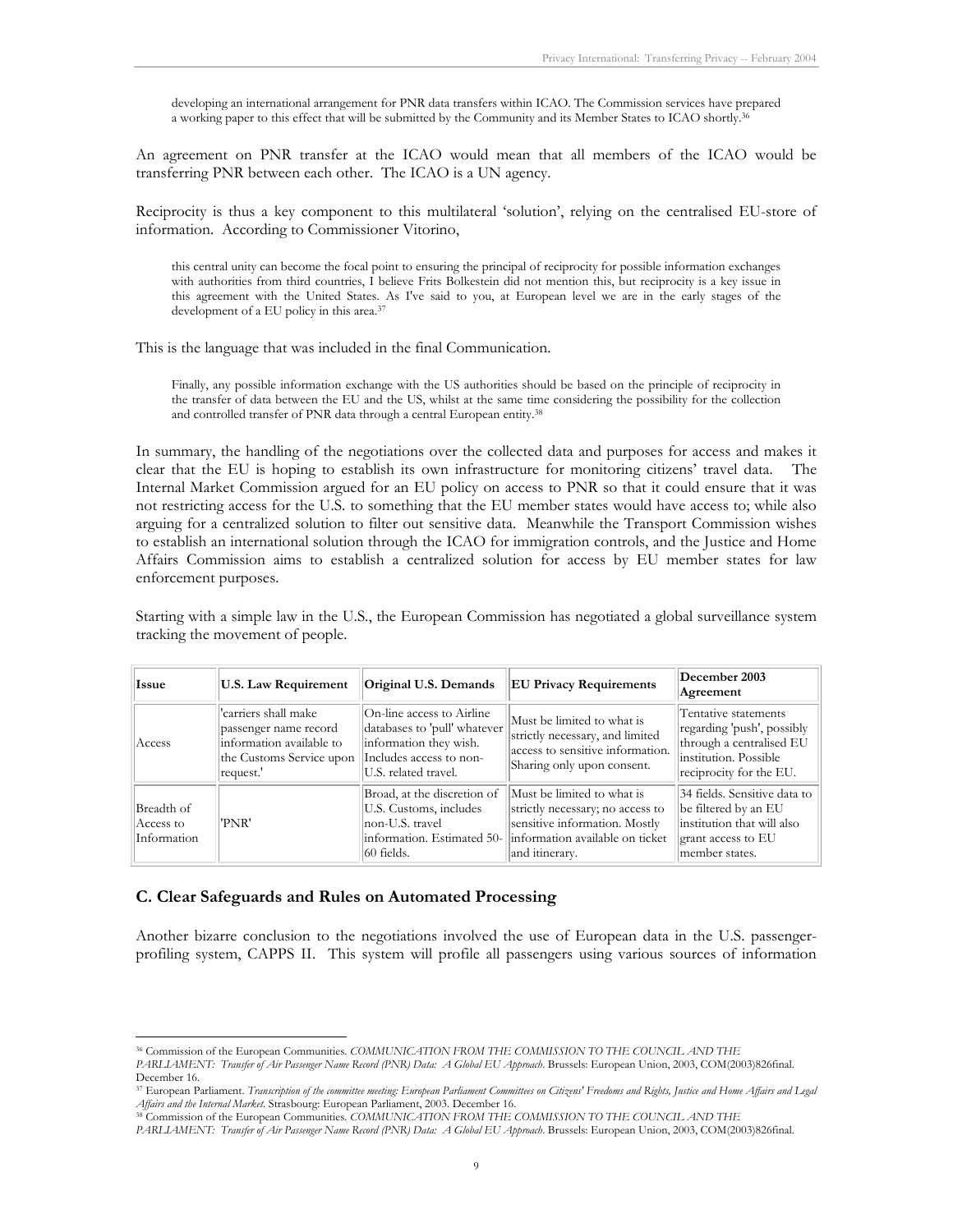including private sector databases that will be exempt from the U.S. Privacy Act – and will thus require little specification of purpose, unassessable proportionality, questionable accuracy, and unlimited collection.<sup>39</sup>

- Early in the negotiations the U.S. actually promised that the data would only be used "only during an enforcement investigation, seizure or arrest will all of one passenger's travel be identified and linked to an enforcement database".40 They also promised that data will be transferred to other agencies only on a case-by-case basis.41
- According to the December 2003 final communication from the Commission, it was agreed that European records would not be included in CAPPS II. This use of data was to be considered in a second round of discussions that would take place after the U.S. Congress authorised the system's development.42
- In January 2004 the Department of Homeland Security declared that the EU carriers' passenger records are, in fact, being used to develop CAPPS.43

European data is being used to test this American program **even while U.S. carriers refuse to do so** because of increasing concern among U.S. passengers stemming from public disclosures of airlines sharing their data with NASA (in the case of Northwest Airlines) and the Department of Defense (in the case of JetBlue). The DHS has stated that 'testing' does involve processing the data and possibly identifying and profiling specific passengers that may lead to notifying law enforcement authorities.<sup>44</sup>

This is due to further capitulation by the European Commission. The Commission has even promised that it will aim to complete the negotiations regarding CAPPS II within a month of the system receiving the approval of the U.S. government; foreseeing that such a framework "would be based as far as possible on the same undertakings as already agreed." 45 The Commission is set to capitulate further, even though the automated processing of data requires even greater scrutiny for an adequacy assessment. Even as the retention periods and further use purposes of CAPPS are not fully understood, the Commission is already planning on acquiescing.

In addition, it remains an open question whether and how it will be possible to separate out EU citizens' data, the data collected from EU airlines, from the rest of the volumes of data held and processed by this profiling system. If the EU was willing to concede on the transfer of data for serious crimes, its future negotiating position for resisting processing of data for 'travel security' purposes is likely to be weak.

It is unacceptable that EU carriers are handing over data for use for data profiling on a scale that begins to remind one of the Total Information Awareness Program; it is even more unacceptable that the Commission institutions responsible for the protection of privacy in the EU are promising and authorizing the use of personal data for such systems even as the U.S. is not requiring the same of its own carriers.

| <b>Issue</b>                             | U.S. Law<br>Requirement | Original U.S.<br>Demands | <b>EU Privacy</b><br>Requirements                                          | December 2003 Agreement                                                                                         |
|------------------------------------------|-------------------------|--------------------------|----------------------------------------------------------------------------|-----------------------------------------------------------------------------------------------------------------|
| Automated<br>Processing and<br>Profiling | Unclear.                | Data to be used          | Not possible unless 'logic'<br>within CAPPS II.   of system is understood. | Leave for future agreement; even as<br>European passenger data records are being<br>used to develop the system. |

<sup>-</sup><sup>39</sup> Laurent, C. *Statement for the Record to the European Parliament Committee on Citizens' Freedoms and Rights, Justice and Home Affairs: Data Protection since 11<br>September 2001: What Strategy for Europe? Brussels: Elect* 

<sup>40</sup> U.S. Customs. Presentation to European Parliament Hearings on Customs Border Protection. Brussels, 2003. May 6.<br>41 Bolkestein, F. Speaking notes for European Parliament LIBE Committee. Brussels: European Commission, 200 http://www.statewatch.org/news/2003/sep/Bolkestein-libe-9-09-03.pdf

<sup>42</sup> Bolkestein, F. *Address to European Parliament Committees on Citizens' Freedoms and Rights, Justice and Home Affairs and Legal Affairs and the Internal Market*. Brussels: European Parliament, 2003a. December 1.

<sup>43</sup> Rodota, S. Intervention of Mr. Rodota, chair of the Article 29 Committee to the Committee on Citizens Freedom and Rights. Brussels: European Parliament, 2003.

November 25 Archived at http://www.statewatch.org/news/2003/nov/PNR-Rodota25-11-03.pdf<br><sup>44</sup> AP. "Background checks for air passengers could start this summer: Homeland Security officials speed timetable for controversial p *MSNBC.com*, January 27. Archived at http://www.msnbc.msn.com/Default.aspx?id=4072256&p1=0

<sup>45</sup> Bolkestein, F. *Letter to Tom Ridge*. Brussels: European Commission, 2003, CAB-D/919. December 18, archived at

http://www.europa.eu.int/comm/internal\_market/privacy/docs/adequacy/pnr/2003-12-18-letter-bolkestein\_en.pdf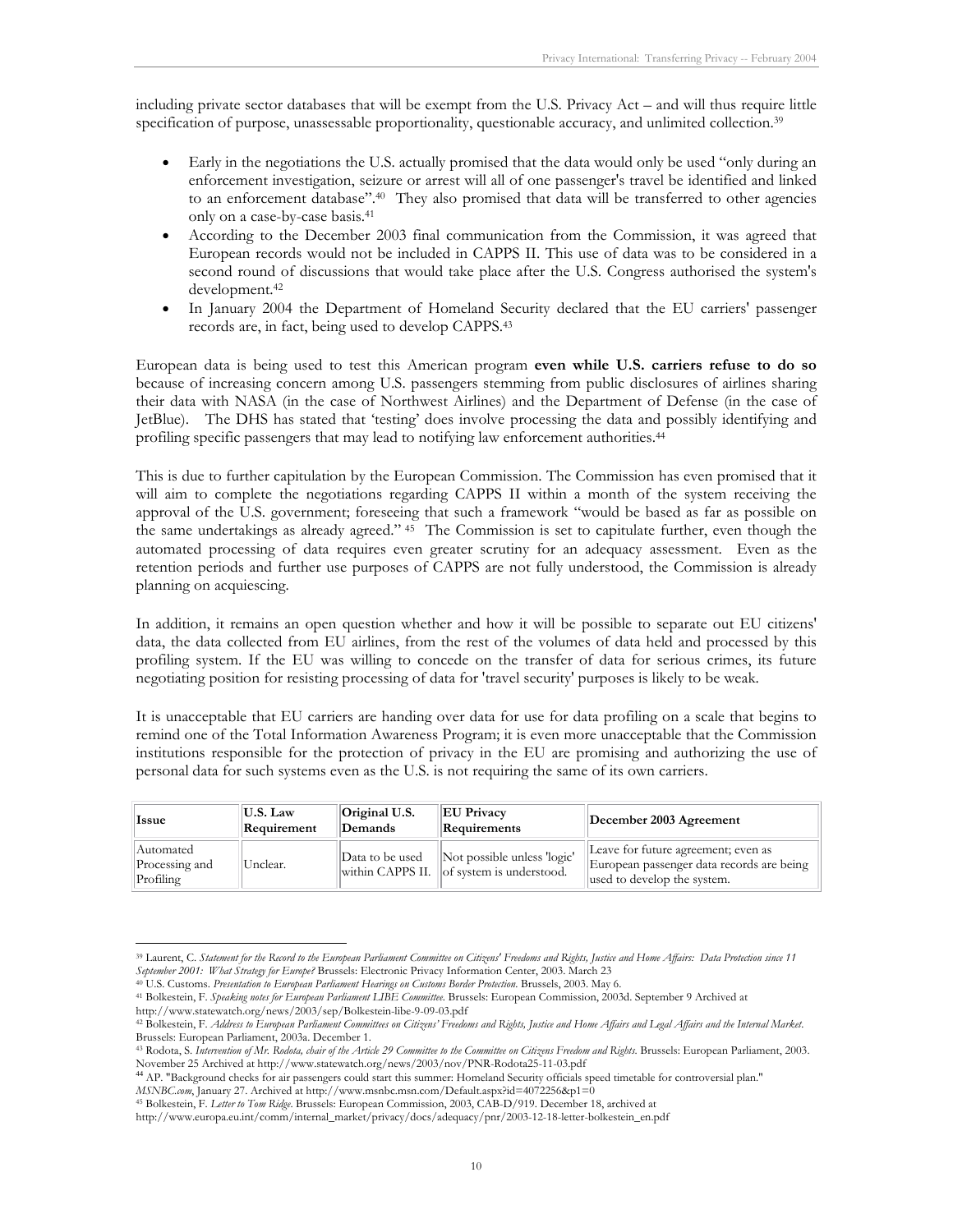#### **D. Limiting the Retention Periods**

Another key issue of contention between the U.S. and the EU is how long the U.S. authorities may retain this data once it has been transferred. According to EC regulations, data in airline systems should be taken off-line after 72 hours of the completion of booking (i.e. flight arrival) and archived for maximum 3 years for access **only** for billing-dispute reasons.46 It is the duty of the Commission to enforce this regulation; which it has patently refused to do. Now it is negotiating away its responsibilities.

These regulations were drafted prior to the attention given to PNR for security purposes and the data transfers to the U.S. Even within such a context, however, the Article 29 Working Party argues that retention "should not exceed some weeks or even months following entry to the US".47

The U.S. authorities, on the other hand, originally demanded to keep the data for up to 50 years; in subsequent negotiations this number was reduced to seven. Even then, there were concerns. As the Commission said in October 2003:

Keeping up to 39 data elements on every passenger and crew for seven years, regardless of whether there is any suspicion about them, or whether they have left the United States, is surely excessively intrusive by any standards.48

In the current agreement, the retention period has dropped to 3.5 years, along with the expiration of the transfer agreement. According to the Commission, "We have thus managed to link the lifetime of the agreement with the duration of the retention period."49 But this still exceeds the Working Party's recommendation for a 'short period'.50

Once the data is included in the CAPPS II system, the retention period is unknown. It is important to note that many of the systems in use by the Department of Homeland Security, when their retention periods are known, the retention periods are stated to be in the order to 75+ years. The fingerprints and digital photos of EU citizens on visa-based travel to the U.S. are already stored for 75 years. As the PNR transfer is part of a larger programme of surveillance, it is likely that the retention periods will increase.

| Issue               | U.S. Law<br>Requirement | Original<br>U.S.<br>Demands | <b>EU Privacy Requirements</b>                                                                                                                                                            | December<br>2003<br>Agreement |
|---------------------|-------------------------|-----------------------------|-------------------------------------------------------------------------------------------------------------------------------------------------------------------------------------------|-------------------------------|
| Retention<br>Period | Undeclared in law.      | $ 50 \rangle$ vears.        | [72-hours according to EU regulations, retained for 3 years for<br>billing-disputes only. At most, 'a short period'; 'not more than $ 3.5 \text{ years.}$<br>some weeks, or even months'. |                               |

#### **E. Establishing Reasonable Enforcement Mechanisms.**

-

European citizens have the right to redress if they believe that their data is being abused. Companies tend to have chief privacy officers who monitor compliance with legal protections of privacy, and each country that has implemented the 1995 Directive has a Privacy Commissioner responsible for acting on behalf of individuals who have concerns regarding their personal information.

<sup>46</sup> Council of European Communities. *Council Regulation (EEC) No 2299/89 of 24 July 1989 on a code of conduct for computerized reservation systems*. European Economic Community, 1989. July 24 Archived at

<sup>47</sup> Article 29 Working Party. Opinion 4/2003 on the Level of Protection ensured in the US for the Transfer of Passengers' Data. Brussels: European Commission, 2003. June 13.

<sup>48</sup> Bolkestein, F. "Passenger privacy and the war on terror." *International Herald Tribune*, October 24. Archived at http://www.iht.com/cgi-

<sup>&</sup>lt;sup>49</sup> Bolkestein, F. Address to European Parliament Committees on Citizens' Freedoms and Rights, Justice and Home Affairs and Legal Affairs and the Internal Market. Brussels: European Parliament, 2003a. December 1 Archived at

<sup>50</sup> Rodota, S. Intervention of Mr. Rodota, chair of the Article 29 Committee to the Committee on Citizens Freedom and Rights. Brussels: European Parliament, 2003. November 25 Archived at http://www.statewatch.org/news/2003/nov/PNR-Rodota25-11-03.pdf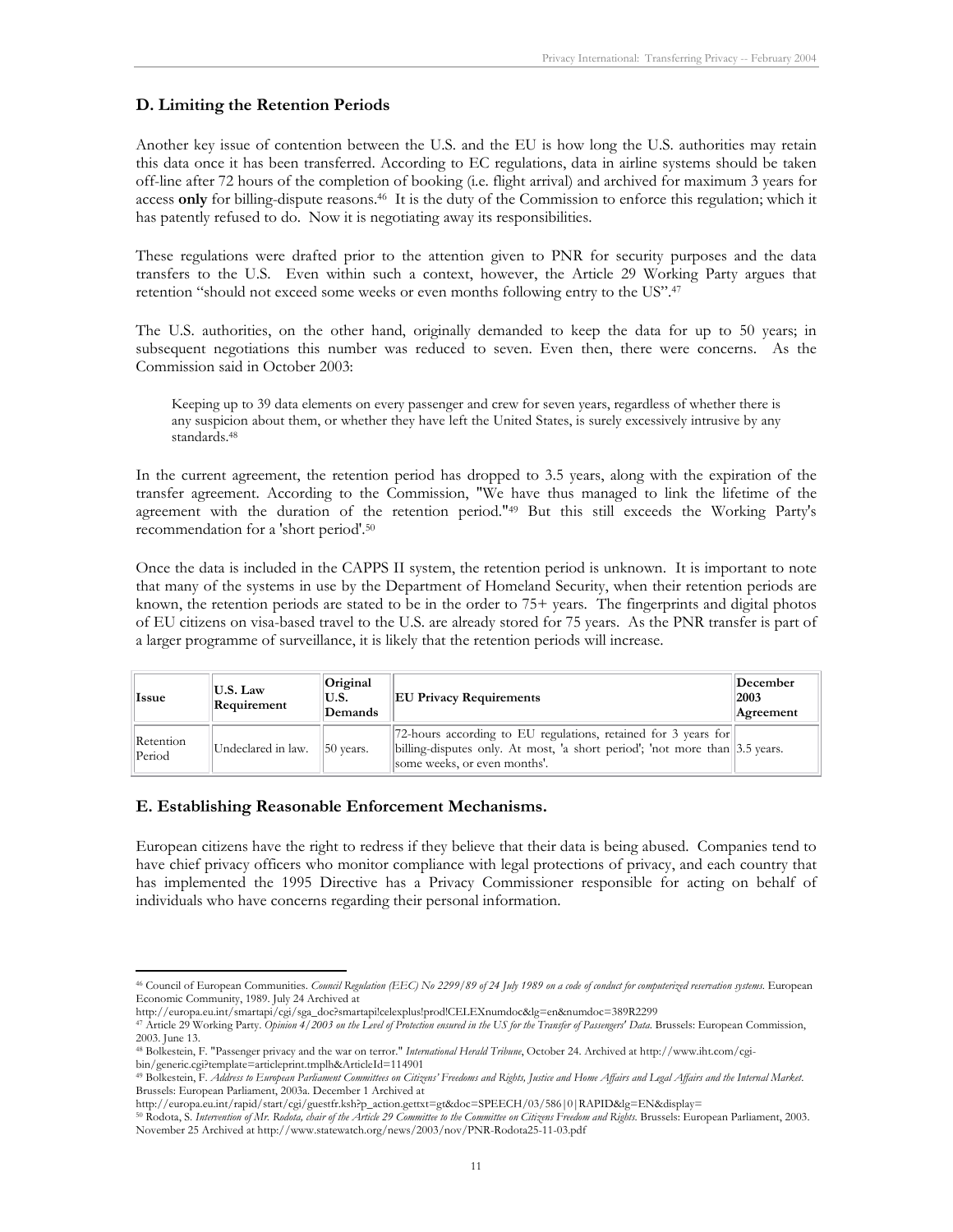The Article 29 Working Party has called for enforceable safeguards for the transfer and use of European passenger data by the U.S. authorities. This requires nothing less than "legally binding commitments, and adequate protection in U.S. law".51

U.S. law on privacy protection, in contrast, is considered substandard. Even at its best, the U.S. law applies only to U.S. persons. The Commission previously commented on the

insufficient legal bindingness of US undertakings -- hence our insistence, if rights are not actionable before US courts, on independent extra-judicial redress mechanisms.<sup>52</sup>

These calls have not been addressed.

In discussing the December 2003 U.S.-EU agreement, the Commission had to concede that "it has become clear that Congress does not intend to create such rights".53 The Commission also noted that at best the EU can expect that regulations will be created to regulate mechanisms for redress. Such an agreement would appear to accept a system under which individuals could complain to the Department of Homeland Security and the Privacy Office within the DHS. The Commission has managed to get the U.S. to accept that compliance reviews must be done jointly, and yearly. According to the Commission, this gives the EU "a way to ascertain how well the US implements its Undertakings."<sup>54</sup> And the Commission claims that the U.S. is willing to recognise the right of EU data protection authorities to represent EU citizens.<sup>55</sup>

Still, the bottom line is that the commission appears to have accepted the position of Chief Privacy Officer (CPO) in DHS, who reports to the Secretary of DHS, as a fair arbiter on such issues. The Commission has admitted that the CPO office is not independent, but is accepting a pledge by the U.S. government that the CPO's rulings on complaints will be binding on the Department. As the Commissioner concedes: "Let us see how all this works in practice."56 Such a position stands in complete violation of how findings of adequacy are supposed to work.

| Issue                 | U.S. Law<br>Requirement | Original<br>IU.S.<br>Demands | <b>EU Privacy Requirements</b>                                                                                                                                                                                                                         | December 2003<br>Agreement                                                                     |
|-----------------------|-------------------------|------------------------------|--------------------------------------------------------------------------------------------------------------------------------------------------------------------------------------------------------------------------------------------------------|------------------------------------------------------------------------------------------------|
| Right of<br>Redress   | none                    | None<br>promised.            | 'Provide support and help to individual data subjects in<br>their exercise of rights' including access to data, and<br>'Appropriate redress mechanisms for individuals'. Called<br>for judicial or extra-judicial (independent) redress<br>mechanisms. | $ CPO$ in DHS; possibly<br>with EU Data Protection<br>Authorities representing<br>EU citizens. |
| Compliance<br>Reviews | None                    | None<br>promised.            | Must be ongoing verification of compliance.                                                                                                                                                                                                            | Yearly with the co-<br>operation of the EU.                                                    |

#### **Negotiating a Conclusion**

On issue after issue, the European Commission has negotiated away protections that European citizens are by law due. Whether on limits on what kind of data is collected, the purpose for which it is collected, the conditions under which it is shared, or what rights of redress citizens will have, the Commission has caved in to American pressure despite the clear requirements of European law. While this occurred, it has emerged that the Commission was not merely failing at the negotiations; it was instead succeeding at establishing its own laws and practices on access to PNR.

<sup>51</sup> Article 29 Working Party. *Opinion 4/2003 on the Level of Protection ensured in the US for the Transfer of Passengers' Data*. Brussels: European Commission, 2003. June 13.

<sup>52</sup> Bolkestein, F. *Speaking notes for European Parliament LIBE Committee*. Brussels: European Commission, 2003d. September 9 Archived at http://www.statewatch.org/news/2003/sep/Bolkestein-libe-9-09-03.pdf

<sup>53</sup> Bolkestein, F. *Address to European Parliament Committees on Citizens' Freedoms and Rights, Justice and Home Affairs and Legal Affairs and the Internal Market*. Brussels: European Parliament, 2003a. December 1.

<sup>54</sup> Ibid.

<sup>55</sup> Bolkestein, F. *EU/US talks on transfers of airline passengers' personal data: Address to European Parliament Committees on Citizens' Freedoms and Rights, Justice and Home Affairs and Legal Affairs and the Internal Market*. Strasbourg: European Parliament, 2003b. December 16. 56 Ibid.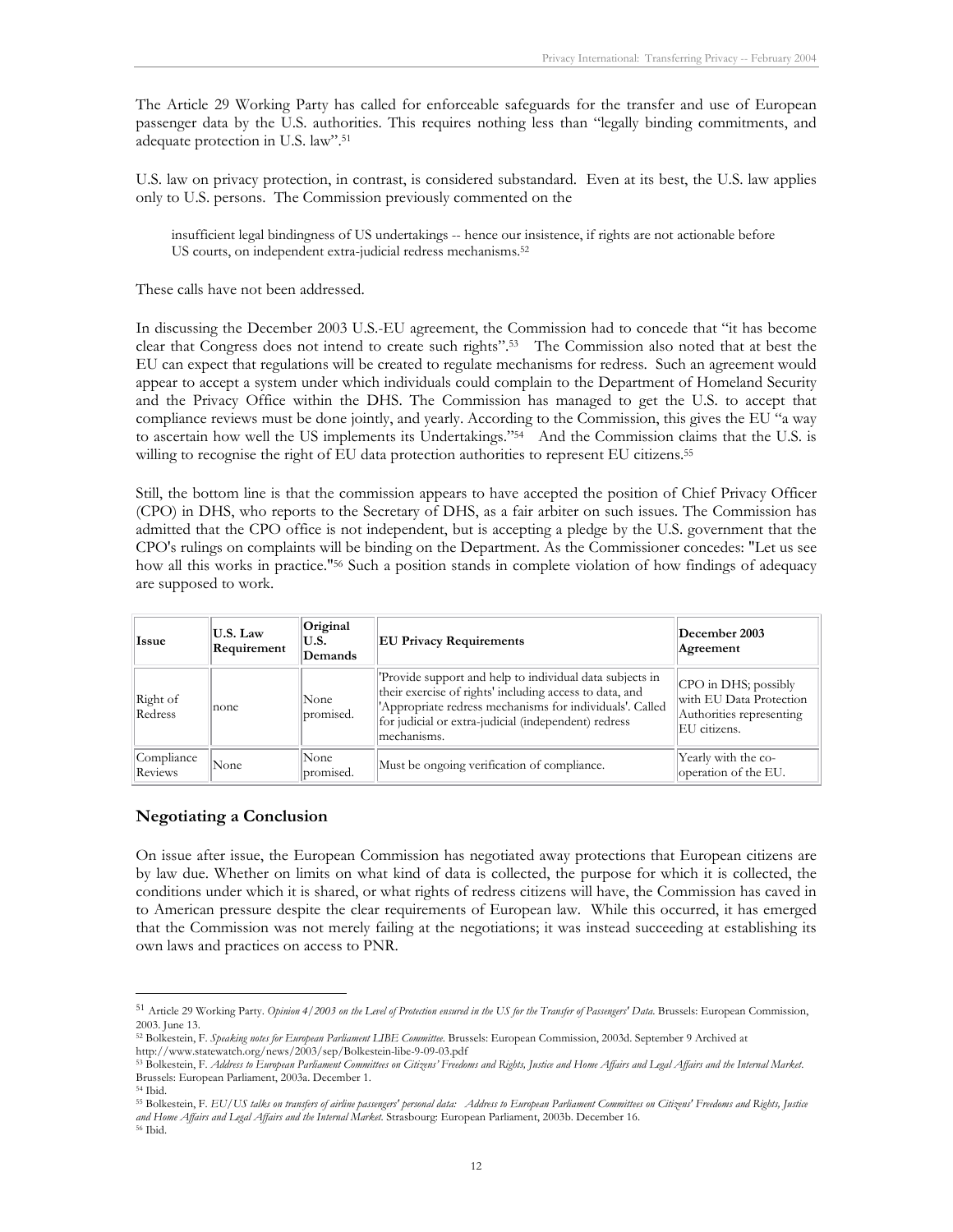## **V. Policy Laundering and Further Threats**

The results of the negotiations might appear to be a loss for the European Commission negotiators, but that is only if the process is viewed as a clash between opposing interests and values. In truth, the outcome is a victory for a Commission that is set to increase surveillance of European passengers.

This is another clear case of what is becoming known as "policy laundering," in which government officials use the requirements of other jurisdictions as justification to obtain or enhance powers clearly wished for but otherwise unobtainable. EU member states are now clamouring to gain access to passenger records, something previously prohibited but now being considered due to vague law and overzealous agencies in the U.S.

The synergy between what the EU and the U.S. wishes for is startling: if Europe declares a policy on access to PNR by the member states, then this would aid the transfer agreement with the U.S. In such an eventuality, the Commission argues, the "EU cannot refuse to its ally in the fight against terrorism an arrangement that Member States would be free to make themselves."<sup>57</sup> This is even as the Commission claims that such policies can be established not only to combat terrorism and ensure travel security, but for general law enforcement purposes.

#### **Additional issues**

- **Costs of transfers require a centralised solution.** The costs of allowing for access and transfers, likely to be incurred by the airlines themselves, are quite high; possible in the tens of millions of dollars.58 This is cited to justify a centralised EU approach to minimise these costs, but this would create even more privacy problems.
- **Centralising negotiations also leads to a centralized surveillance system.** Direct U.S. negotiations with individual EU member states would involve developing bilateral agreements. This strategy, which has been termed 'disaggregation', would circumvent the Parliament's requirements and the Commission's adequacy assessments.59 Supporters of this stratagem contend that a national government can decide to bypass privacy laws for the sake of law enforcement and national security (as many Parliaments have since September 11 2001). Experts say this argument is invalid, however; while national governments may create exceptions to privacy rules for such purposes, they may not transfer the data to another jurisdiction on these grounds.60 More importantly, however: each agreement would likely be different from one another. If the requirements for data transfers differ from country to country, the costs of setting systems for the transfers would increase, and thus a cross-European technological system would not be possible. The Commission fears such a situation, and is pushing for an adequacy finding at the level of the EU.
- **Circumventing opposition through international agreements.** Already the EU and the U.S. have begun searching for alternative international institutions to further agreements on data transfer. Both the U.S. and the EU plan to or have taken the issue to the UN-level agency, the International Civil Aviation Organization (ICAO). The EU could then ratify such an agreement through the European Parliament (but under the requirements of international co-operation) while also granting access to this data to European law enforcement authorities, and gaining access to the records of non-EU carriers. This is expected to be introduced to the ICAO in March 2004.61

This race to the bottom and exceptionalism for the U.S. is the larger trend behind this long list of incursions on due process rights and civil liberties.

<sup>-</sup>

<sup>&</sup>lt;sup>57</sup> Ibid.<br><sup>58</sup> Goo, S. K. "EU Agrees to Share Airline Passenger Data." Washington Post, December 17.

<sup>&</sup>lt;sup>59</sup> Reuters. "US sees EU deal on air passenger data by year-end." Reuters.com, November 24.<br><sup>60</sup> Rodota, S. Intervention of Mr. Rodota, chair of hte Article 29 Committee to the Committee on Citizens Freedom and Rights. Br Brussels: European Parliament, 2003a. This method of circumventing procedure through international agreements is increasingly common. For example, recently the United Kingdom is working on allowing the extradition of UK citizens to the U.S. without prima facie evidence, even though the U.S. requires such evidence for the extradition of Americans to the UK. The UK government's response to such criticism was that since other European countries are allowed access to UK citizens without prima facie evidence, there is no need to impose more stringent requirements on the U.S. C.f. Eaglesham, J., and Sherwood, B. "Price-fixing suspects risk extradition to US for trial." *Financial Times*, December 14 2003.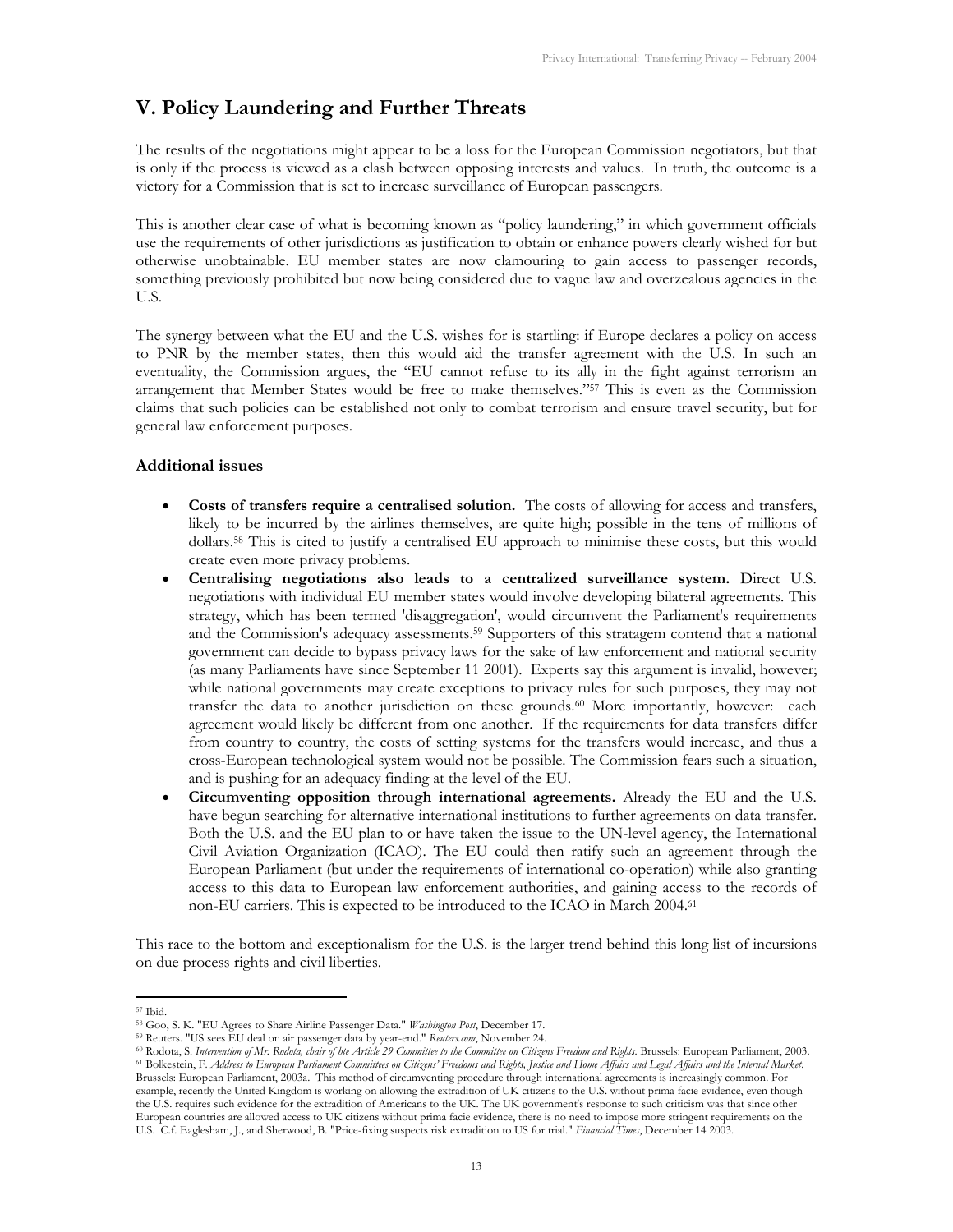### **VI. Conclusions**

The current state of the negotiations leaves European privacy rights at the mercy of the U.S. Department of Homeland Security's interpretations of its mandate granted by an ambiguous statement of law, passed in an uncertain time following catastrophic attacks on U.S. soil.

The European Commission appears to be relinquishing the protection of European privacy rights by declaring promises and assurances from U.S. officials to be adequate protection under the 1995 EU Data Protection Directive. Other countries will certainly follow the U.S. lead – even countries with more stringent PNR demands, such as Australia, now has every right to wonder why the EU is sharing so little with it under such stringent requirements when data is being shared so expansively with the U.S.

Meanwhile, other countries under pressure from the U.S. to weaken their privacy regimes will have lost an ally Europe, and will be forced to transfer data under similar, if not worse, conditions. The result will be to a race to the bottom for global privacy protection.

The Commission has failed on numerous grounds:

- It did not give proper regard to data protection principles in negotiating away many of the key tenets.
- It has not assured adequate protection requirements, clear purpose limitation, non-excessive data collection, limited data retention time, and insurance against further transfers beyond the DHS. Insufficiently independent privacy officers (in the Commission's own words), 3.5 years of retention, and ambiguous statements of offences are inadequate grounds to flout EU privacy law.
- It did not draw sufficient attention to the inequality of the U.S. law as it applies only to foreign carriers, not U.S. airlines operating abroad. In turn, further investigations must be conducted to ensure that U.S. airlines are abiding by EU privacy law.
- It did not demand a clear statement of use by the U.S. government. For quite some time the U.S. DHS has been accumulating PNR from some European carriers, and as yet still has not declared a privacy policy, or conducted a privacy impact assessment. Yet the European Commission believes that the DHS will protect future records adequately, even though it has no basis for such a belief; even though the records of Europeans are being used to develop a comprehensive automated profiling system that is in breach of fundamental privacy principles.
- It should not be promoting a European policy on law enforcement access to this data; it should instead be enforcing previous policy on privacy and airline reservation systems.
- It should not be pushing for a multilateral solution that would transform this situation from a small problem into a global surveillance infrastructure.

Failing to revisit all of these agreements and settlements will thus lead to a global surveillance system of travel. Other countries besides the U.S. will increasingly call for access to EU passenger records. Will the answer continue to be: "The EU cannot refuse to its ally in the fight against terrorism an arrangement that Member States would be free to make themselves"? We wait to see agreements with other 'allies', including Russia, India,<sup>62</sup> Turkey, Tunisia,<sup>63</sup> Malaysia and Thailand.<sup>64</sup>

With its self-interested determination in reducing privacy rights and its inability to stand on principle, the European Commission is selling one of its proudest legal regimes to the lowest bidder. Even as the U.S. government has shown reluctance in the past year to abuse its own citizens' data (e.g. in the testing of CAPPS II), the EU is handing over European personal data for abuse; while simultaneously calling for the abuse of citizens' data for a variety of EU purposes.

These personal data transfers and future plans are inadequately protected and dangerous. We must act now in order to prevent the emergence of a global system of travel surveillance.

<sup>-</sup>

<sup>&</sup>lt;sup>62</sup> Keralanext News. "India: India, European Union to cooperate to fight global terrorism." *Keralanext News*, November 29.<br><sup>63</sup> Agencies. "Europe to help N. Africa fight poverty and inequality to crush extremism." *Alaya*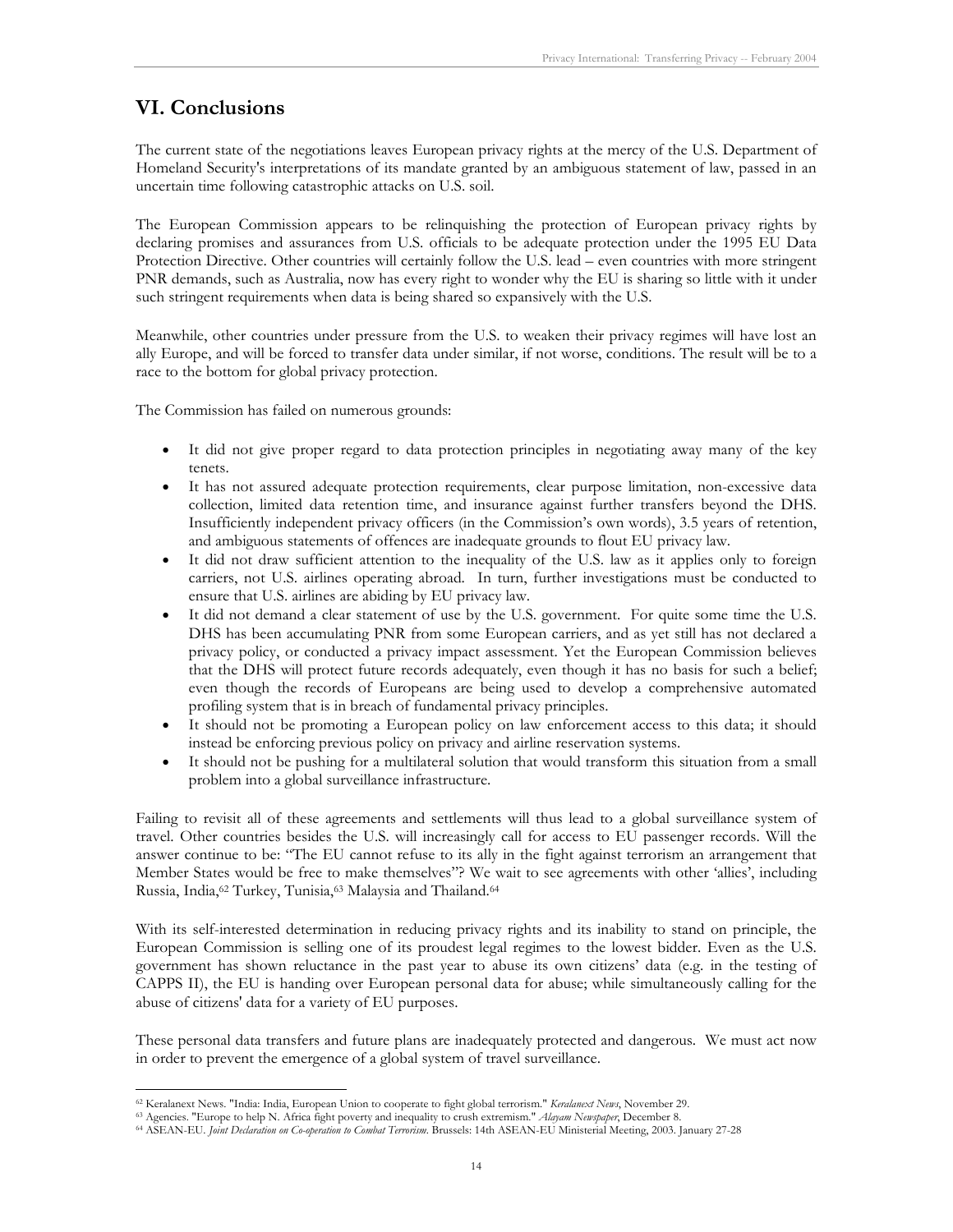# **An American Perspective from the**

# **American Civil Liberties Union**

The important new report "Transferring Privacy," released today by the European civil liberties groups Privacy International, Statewatch, the Foundation for Information Policy Research, and the European Digital Rights Initiative, is well worth the attention not only of Europeans but of Americans as well. Americans who care about freedom need to know what effect our government's policies are having in Europe - and how those policies are likely to circle back around to affect us.

Since 9/11, the United States has pursued an airline security strategy heavily oriented around the use of information. This has raised objections from Americans across the political spectrum, both because of the enormous privacy threat posed by such an approach as well as its dubious effectiveness in a world where our security agencies are already drowning in data that they can't process. Nevertheless, the U.S. government has pushed ahead with such schemes as the airline profiling plans CAPPS II (for Computer Assisted Passenger Prescreening System), a program built around a secret process for conducting background checks on every person who flies and rating them according to the risk that they supposedly pose to airline safety.

Indeed, the customers of Northwest and Jet Blue Airlines recently have received a jarring reminder of how little regard the U.S. has for their privacy and how little legal protection we have in the United States, when we learned that those airlines had secretly turned over millions of passenger records to the Federal Government for CAPPS II -like experiments.

The problem for the U.S. government, as it seeks to extend the reach of CAPPS II worldwide is that, like virtually every advanced industrial nation except the United States, Europe has in place an overarching privacy directive that gives the force of law to a set of privacy principles that are recognized around the globe as core to the dignity and freedom necessary for a democratic citizenry. Unlike the primitive privacy protections that Americans still live under, European privacy law does not permit personal information to be shared and traded willy-nilly by any government agency with a claim to a role in the war against terrorism.

Sadly, as the report lays out, our government's response to this conflict has been to push the Europeans to betray and abandon their own laws. In fact, the Bush Administration is asking the Europeans for data-sharing on terms that go well beyond what is needed for the airline security purposes it claims to be pursuing - and that go well beyond anything directed by Congress. The conflicts with European privacy rules include its demands for:

- A broad array of information about each traveler, including information that under European law is classified as "sensitive" and cannot be shared;
- The right to retain data for up to 50 years;
- Broad forms of access to information, including the right to direct electronic access to airlines' computer systems; and
- Weak forms of due process for any Europeans who are mistakenly or unfairly targeted by the system.

Americans interested in protecting privacy have always seen Europe as a shining example of the kind of legal regime that we need to fight for here. Unfortunately, instead of the Europeans'